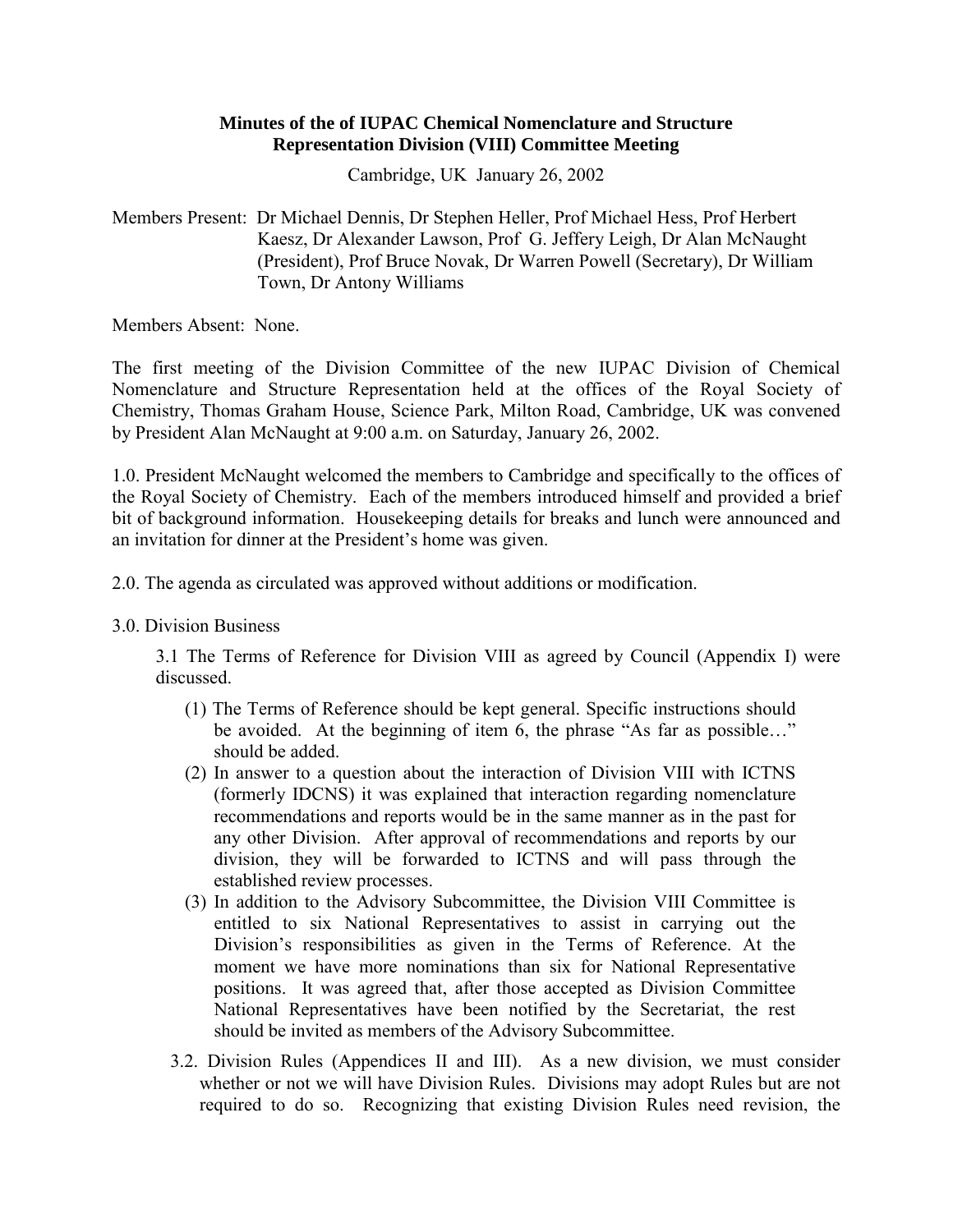Secretary General has prepared guidelines (Appendix II) and a model for a set of Division Rules (Appendix III). The following comments were offered regarding the model set of rules.

- (1) Item 1 would be modified in accord with item 1 of the Terms of Reference. The name of the Division is the Chemical Nomenclature and Structure Representation, a slight change from the name announced earlier; the word Chemical has replaced the word Systematic.
- (2) It was felt unrealistic for the nominating committee to have only two experienced and three inexperienced members. Therefore, the following motion was made, seconded, and passed unanimously. "Under Rule  $5(a)$  the composition of the five-member nominating committee should consist of *three* members of the existing Division Committee and the other *two* chosen from outside of IUPAC on the basis of the breadth of their expertise." This would need Bureau approval.
- (3) Under  $5(c)$  delete "from academia, government and industry".
- $(4)$  A change of "under procedures defined by the IUPAC Secretariat" to "under fair practices defined by the IUPAC Secretariat" was proposed.

Members were asked to send further comments on the model Division rules as modified as above. After an appropriate amount of time for comments, the proposed rules for our Division will be submitted to the members by e-mail for approval and then to the Bureau in September.

- 3.3. Division Electorate. Discussion of the "Extract from the minutes of the  $41<sup>st</sup>$  Council Meeting, Brisbane, July, 2001" (Appendix IV) concluded that, in addition to the Titular Members, Associate Members, and National Representatives, the members of the Advisory Subcommittee and current Task Group Chairmen should be members of the Division Electorate. This should be proposed to the Bureau for inclusion in our Division Rules (see item 3.2).
- 4.0. Advisory Subcommittee.
	- (1) Terms of Reference are given in Appendix V.
	- (2) As of December 6, 2001, the Advisory Subcommittee consisted of 36 members given in Appendix VI. The following were suggested as additional members: Prof. Piroska Fodor-Csányi (Hungary), a long-time member of CNIC; Prof. Bernadette Donovan-Merkert (USA), current Chairperson of the ACS Inorganic Chemistry Division's Nomenclature Committee; National Representatives nominated for membership on the Division Committee, but not appointed (see also item 11.5). M. Dennis would approach K. Schwall, currently head of the CAS Authority Database Operations Department to ascertain his interest.
- 5.0. Matters Arising from the Minutes of the July, 2001 meeting of the Committee on Chemical Identity and Nomenclature Systems (available as a separate item on the Division WebBoard)
	- (1) Item 3.0. The reason for the name change from the Division of Systematic Nomenclature and Structure Representation to the Division of Chemical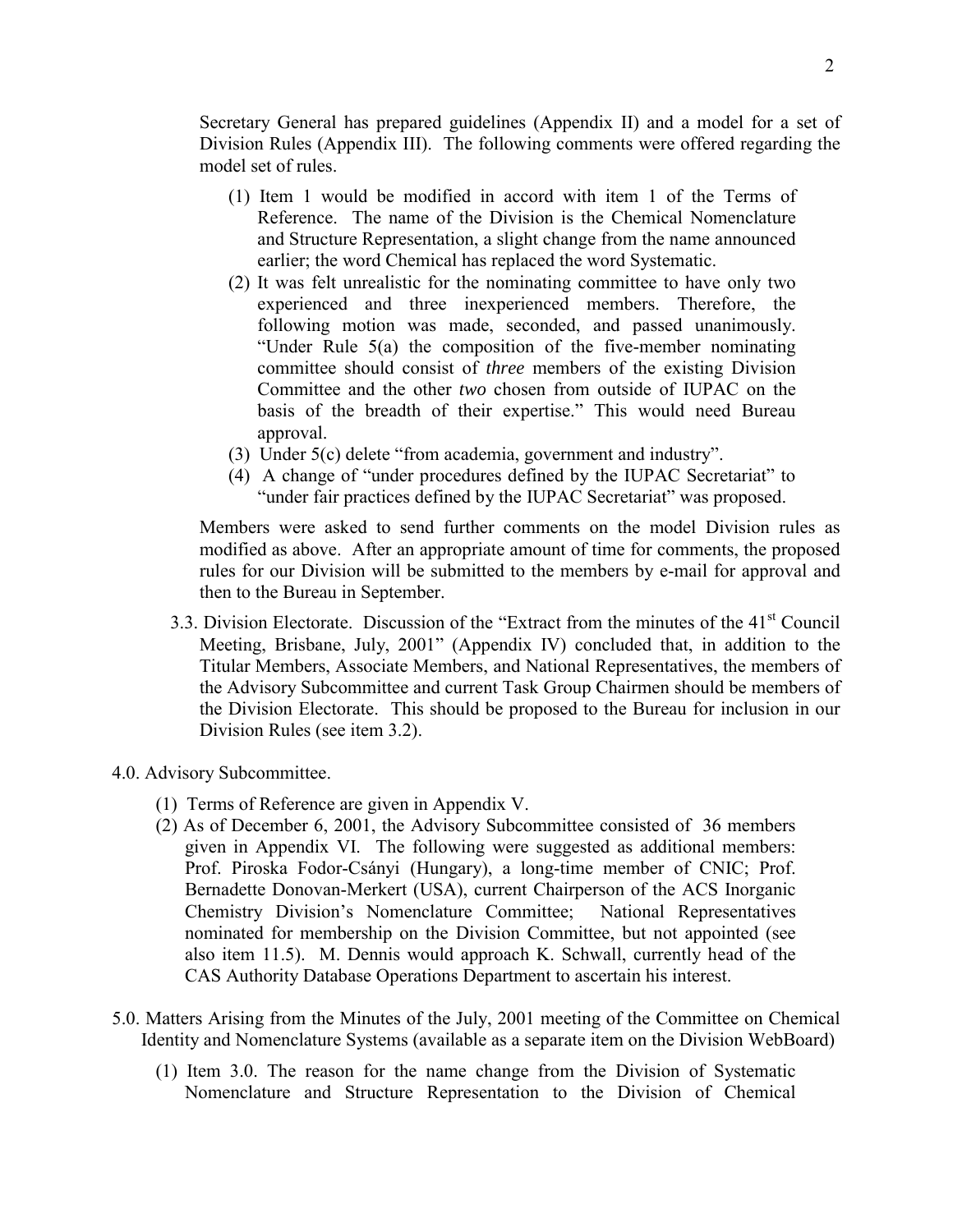Nomenclature and Structure representation was to ensure that all nomenclature matters dealing with chemical compounds would be included, not just systematic nomenclature.

- (2) Item 5.1.1. The Laboratory of the Government Chemist was asked if they wished to be added to the IUPAC Web page as a source for nomenclature assistance. Interest was expressed but no suggested text was sent. The question of adding other sources of nomenclature assistance, such as the Chemical Nomenclature Service (Gustav Penzlin), and other consultants, with an appropriate disclaimer, to the Web site was discussed. It was finally decided to recommend that the Web site provide links only to free services, such as ACD, MDL, and CAS, where appropriate, with a suitable disclaimer.
- (3) Item 5.1.2.2. Several authors of translations of IUPAC recommendations had been included as Advisory Subcommittee members, and the Division Committee would continue to try to establish contact with such people.
- 6.0. IUPAC-IUBMB Joint Commission on Biochemical Nomenclature (JCBN).
	- (1) JCBN will remain as a Commission of Division VIII for two years. There is some pressure for it to evolve into a project based operation under Division VIII. A project driven system is difficult to work out when two unions that differ in operational aspects are involved. The Chairman would like to have an operational proposal for JCBN by its meeting in May, 2002. He will meet with the current JCBN/ NC-IUB Chairman with the aim of developing a proposal for discussion by Division VIII and to present to the Bureau in September.
	- (2) JCBN meets annually with the Nomenclature Committee of the International Union of Biochemistry and Molecular Biology (NC-IUB). G. Moss summarized the current projects of JCBN. The main project of JCBN continues to be the Enzyme List, which is now all on the Web. Every two months new enzymes are put up on the web for discussion. A new complete list appears on the Web about every eighteen months.

"Nomenclature for Lignans and Neolignans, Recommendations 2000" has appeared in PAC, 2000, 72, 1493-1532. "Nomenclature of Cyclic Peptides, Recommendations, 1998" is to be submitted for ICTNS and public review.

- (3) Future projects include finalization of a draft of nomenclature for prostaglandins and thromboxanes and development of a specific proposal for documenting nomenclature for miscellaneous compounds of biochemical interest.
- 7.0. Current Division VIII Projects.
	- 7.1. The IUPAC Chemical Identifier (IChI). The IUPAC Committee on Chemical Identity and Nomenclature Systems (CCINS) identified the need for an open, extensible, standard means of representing chemical substances. In response to this need a project has been initiated to develop an IUPAC Chemical Identifier. A general description of this project can be found at the IUPAC website (http://www.iupac.org/projects/2000/2000-025-1-800.html). The IChI is intended to plug into commercial naming programs. At the present time the development work is funded by NIST. An α-file is now in hand and it is hoped that a β-version will be ready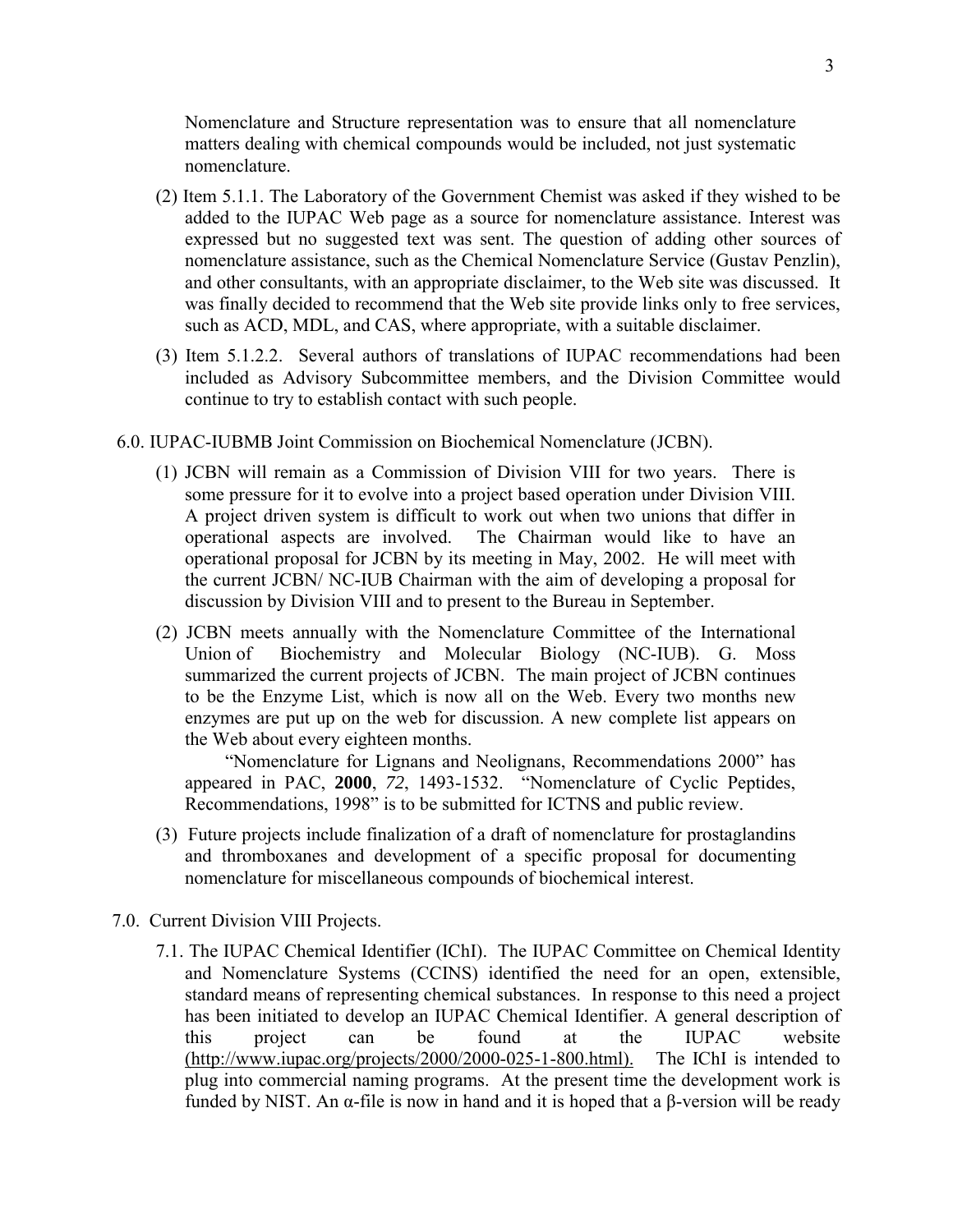for distribution by the end of March. In response to questions about tautomers and stereochemical considerations, S. Heller provided the responses given in Appendix VII.

7.2 Preferred Names in the Nomenclature of Organic Chemistry. The next revision of *Nomenclature of Organic Chemistry* (the IUPAC "Blue Book") will provide recommendations for selecting a "preferred name" in addition to continuing the development of organic chemical nomenclature. Previously, although IUPAC recommendations have limited the choice of names available for particular substances, in many cases alternatives have been allowed and IUPAC has not always expressed preferences. However, for many areas of work, particularly where there is a regulatory or other legal requirement, there is a need for a single internationally approved chemical name. It is this need that the current revision of the Blue Book is intended to fulfill, by defining selection rules to arrive at a preferred name for any organic chemical structure. Thus, the new recommendations will continue to describe a variety of recognized nomenclature systems, but will also contain selection rules enabling preference to be expressed, for example, between "decahydronaphthalene" and "bicyclo[4.4.0]decane", or between "1-ethoxypropane" and "ethyl propyl ether". The idea is that anyone needing to choose among alternative IUPAC names for any purpose (not only regulatory) would be at liberty to use these selection rules.

 The revised Blue Book is expected to have eleven chapters. At the present time a complete draft of all chapters has been completed running to nearly 1000 manuscript pages. A second draft of the first two chapters has been completed and the third chapter is in the process of revision. A project extension has been approved; the project number is 2001-043-1-800. Since the revised edition of *Nomenclature of Inorganic Chemistry* (the IUPAC "Red Book") is not expected to provide preferred names for noncarbon compounds, a project called Alignment of organic and inorganic preferred names (see 7.4) is attempting to assist in parts of the revised organic book where noncarbon compounds are given names on which organic derivatives are based. (a meeting of this Task Group will be held tomorrow in Cambridge).

There was objection to the term "preferred" names. "Regulatory" and "standard" were suggested as alternates. A search for a better term will include a note to be placed on the Division webboard requesting alternatives.

It was felt that the best possible scenario would be to have preferred names in both the organic and the inorganic books and that the books come out together. However, this would significantly delay both books; the revised Red Book is under contract with the Royal Society of Chemistry (see 7.3) and it is hoped that the revised Blue Book will be published by the end of 2003.

For review purposes, it was proposed that the next draft of the organic book be put on the webboard. Final publication in electronic form *vs.* a printed version should be discussed by the Publications Committee.

Although preferred names for noncarbon compounds is expected to be a project when the revised Red Book is finished, the question of how to proceed regarding preferred names for polymers requires further discussion.

The establishment of commercial nomenclature programs for inorganic or polymers is quite unlikely simply because there is no market for names in these areas. Many biochemical names are included with organic programs.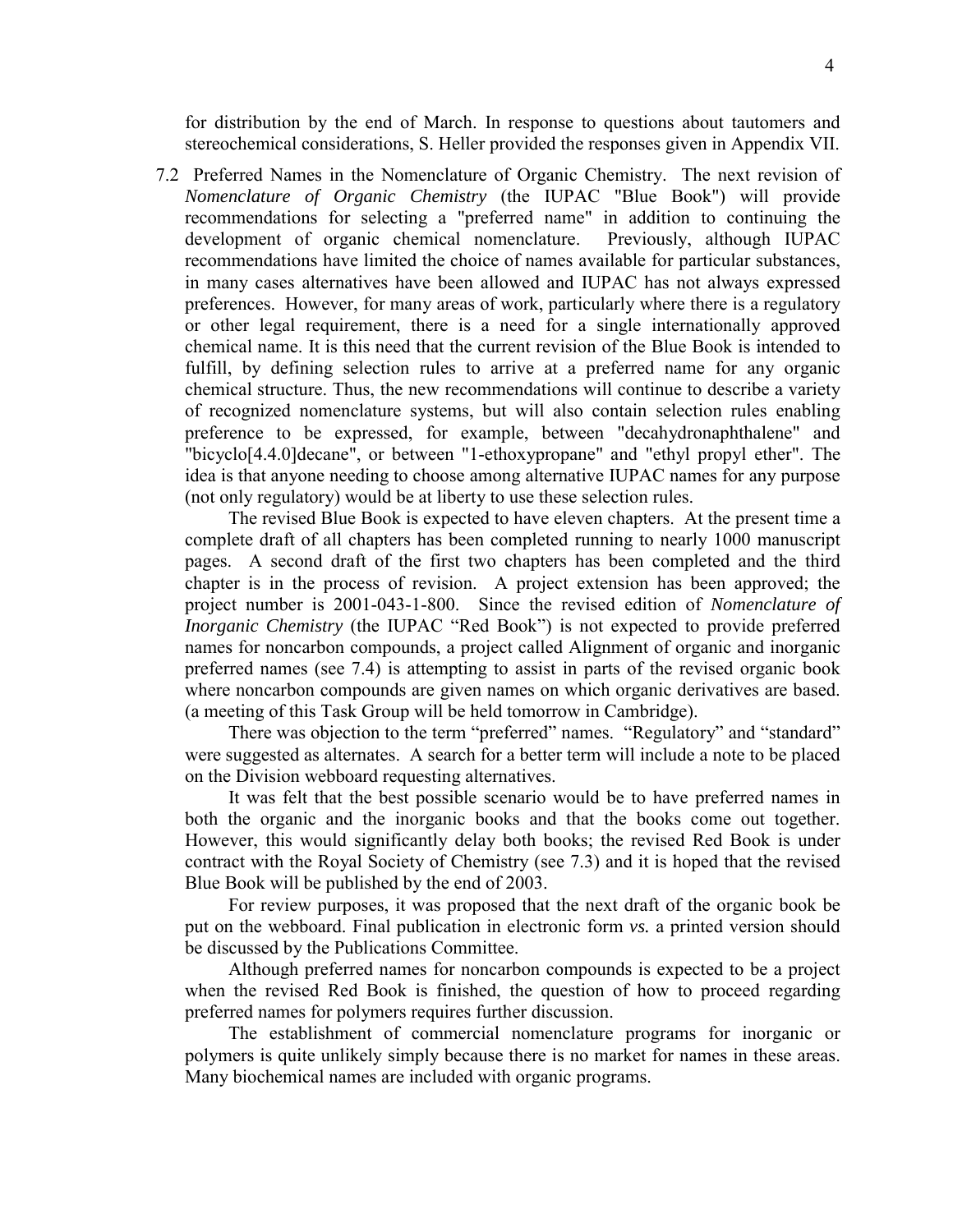- 7.3. Inorganic Chemical Nomenclature. There is a contract with the Royal Society of Chemistry for publication of a revision of *Nomenclature of Inorganic Chemistry* (the IUPAC "Red Book"). The revision must go forward; the 1990 edition of the Red Book is out-of-print. It is hoped that the revision can be accomplished by the end of the year. Consultation with organic nomenclaturists with regard to names of organic ligands and principles of substitutive nomenclature must occur, some of which is happening this weekend here in Cambridge. Preferred names will not be included in the revision.
- 7.4. Alignment of organic and inorganic preferred names (Project 2001-031-1-800). Following an initial meeting of the task group at the end of September, 2001, a proposal outlining a possible division between the responsibility for naming compounds containing the elements Al, In, Tl, Ge, Sn, Pb, Sb, Bi, and Te was circulated to the members of the alignment group. It is one of the main items for discussion at the meeting of the group to be held tomorrow (January 27) here in Cambridge. If agreement on its basic principles can be achieved, even if it is not possible for preferred names to be in the revised Red Book, it will provide the necessary guidelines for appropriate parts of the revised Blue Book to be completed.

Other topics include the use of the word hydrogen in names of partially deprotonated acids and esters.

In addition, assistance in naming organic ligands for naming inorganic coordination compounds will be provided.

7.5. Fullerene nomenclature, Part II (Project 2001-014-1-800). A meeting of the Task Group for preparing a second part of the nomenclature of fullerenes was held on January 23-24 in Zürich, Switzerland. Its first order of business was to finalize the comments from the IDCNS and public review of the first fullerene paper <sup>"</sup>Nomenclature for the  $C_{60}$ - $I_h$  and  $C_{70}$ - $D_{5h(6)}$  Fullerenes (IUPAC Recommendations 2002)". This paper should be ready for publication by the end of February.

A initial draft for a second paper on fullerene nomenclature by F. Cozzi was reviewed and agreement was reached on four classes of fullerenes to be studied, the first two classes encompassing two types of fullerenes with axial symmetry, one with a contiguous spiral pathway for numbering and one without; fullerenes with *C*<sup>s</sup> symmetry; and fullerenes with  $C_1$  or  $C_1$  symmetry. F. Cozzi will redraft his initial draft to cover the first two classes (types). Additional examples of fullerenes with axial symmetry but without contiguous spiral pathway for numbering, besides the [3,8]- and [3,10]fullerenes given in CAS documentation, are needed. An alternative for numbering the  $(C_{54} - C_8)[5,6]$  fullerene given in the CAS documentation was found. It will be investigated with other  $C_s$ -fullerenes. Finally, it was found that the  $(C_{34}$ - $C_1$ [5,6]fullerene and the  $(C_{48}$ - $C_1$ ][5,6]fullerene used in CAS documentation had a  $C_2$ axis and were therefore not  $C_1$ ; a true  $C_1$  will have to be studied.

Numberings for the known [5,6]fullerenes,  $C_{76}$ -D<sub>2</sub>,  $C_{78}$ -D<sub>3</sub>,  $C_{78}$ -C<sub>2v</sub>,  $C_{80}$ -D<sub>2</sub>,  $C_{84}$ - $D_2$ , and  $C_{84}$ - $D_{2d}$ , will be investigated to determine what new rules might be needed for these fullerenes with axial symmetry.

7.6. Structure Based Nomenclature for Cyclic Macromolecules. A supplementary Project Submission Form is in the process of preparation. The latest draft of the document itself has not yet been received. There was some concern about the term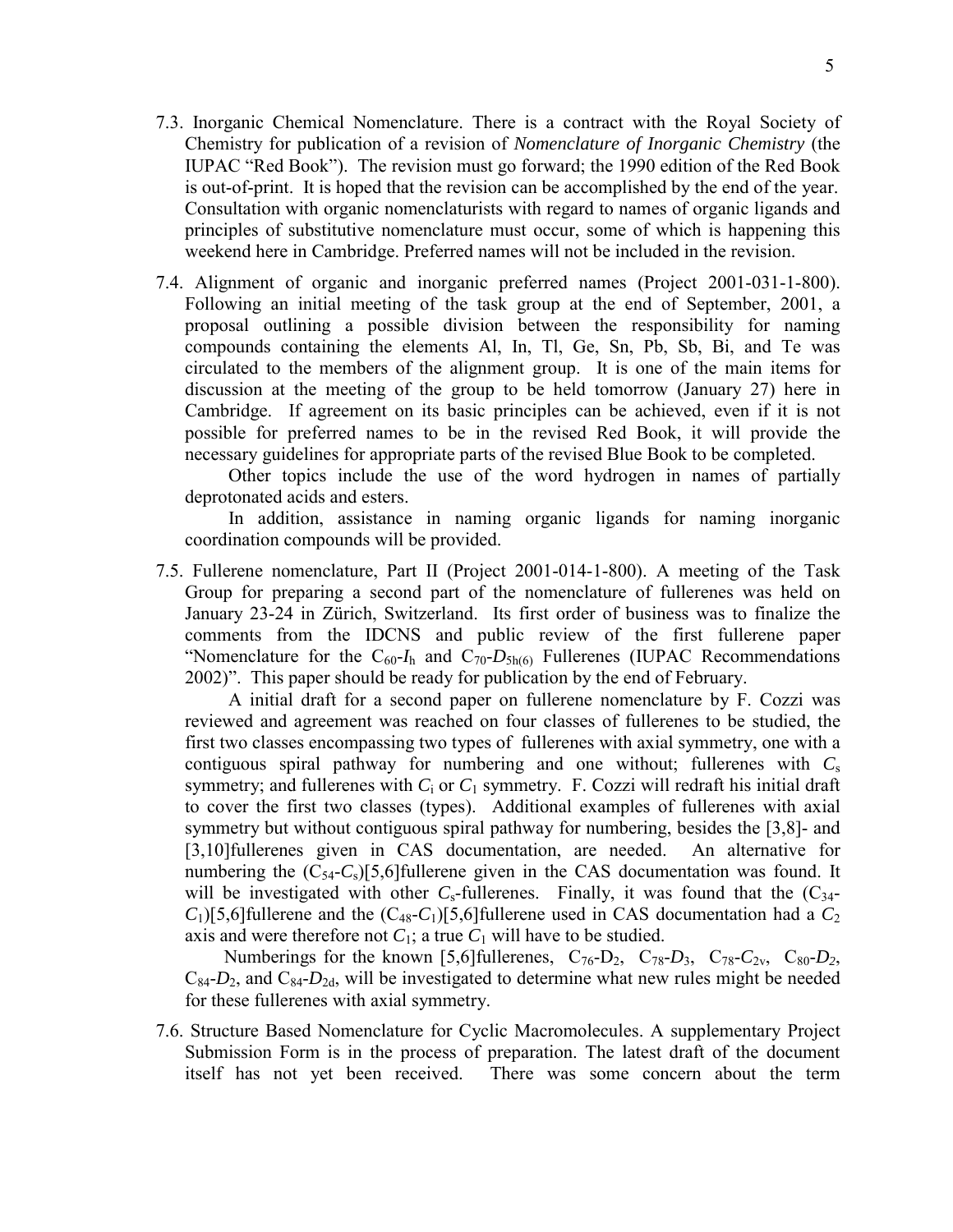macromolecules in the title in that it could be interpreted to mean just large rings rather than rings containing polymeric units.

7.7. Nomenclature for Rotaxanes and Catenanes. This project has been separated into two projects, one dealing with macromolecular rotaxanes and catenanes and one with molecular rotaxanes and catenanes, i.e., discrete molecules. A supplementary Project Submission Form is needed for the former and a new Project Submission Form for the latter. T. Wilks was suggested to also be the task group leader for the molecular rotaxane project; other participants suggested were G. Moss, V. Metanomski, and A. Erin.

It was also suggested that it would be best if the two documents were published together, even though the macromolecular document appears to be further along.

- 7.8. Nomenclature of Dendrimers and Hyperbranched Oligomers and Polymers. A supplementary Project Submission Form is in the process of preparation. The latest draft for this project is dated August 2001.
- 7.9. Process-Based Nomenclature for Modified Polymers. The name for this project has been changed to Nomenclature for Chemically Modified Polymers; a supplementary Project Submission Form is being prepared. The latest draft is dated October 2001.
- 7.10 All of the above macro documents (7.6-7.9) are due to be discussed in Beijing, July 2- 5, 2002. B. Novak will represent Division VIII at these discussions.
- 7.11. A feasibility study for a revision of the list of macromolecular abbreviations is planned. This would become a new task and remain with Division IV.
- 8.0. Future Division VIII projects.
	- 8.1. Organometallic Nomenclature. A Project Submission Form is being prepared by H. Kaesz and W. Powell. A general chapter by A. Salzer has already been published (PAC **1999**, *71*, 1557). Other topics to be included are metallacycles, rings or ring systems that contain at least one metal atom, and "ocenes", such as ferrocene. It is hoped that this project will result in a book on organometallic compounds, the color of which has not been decided, perhaps blue and red stripes.
	- 8.2. Preferred Names for Inorganic Compounds. In Washington, D. C., CCINS suggested that CNIC seriously consider a preferred name project for the Red Book. Since preferred names will not be included in the current revision of the Red Book, Project Submission Form is needed. T. Damhus was suggested as a person to set up such a task group. Presumably this would lead to a new edition of the Red Book in a few years.
	- 8.3. Stereochemistry. Currently there are two projects involving stereochemistry, one of which is Chapter 8 for the revised Blue Book (H. Favre) and the other is a revision of Section E of the *Nomenclature of Organic Chemistry*, a project begun under CNOC under the convenorship of B. Bossenbroek. To complete the latter project, a supplemental Project Submission Form is needed. It was suggested that G. Moss prepare such a supplemental form with the assistance of B. Bossenbroek.

A question was asked as to how to deal with inorganic stereochemistry. The revision of section E would cover inorganic stereochemistry only insofar as needed for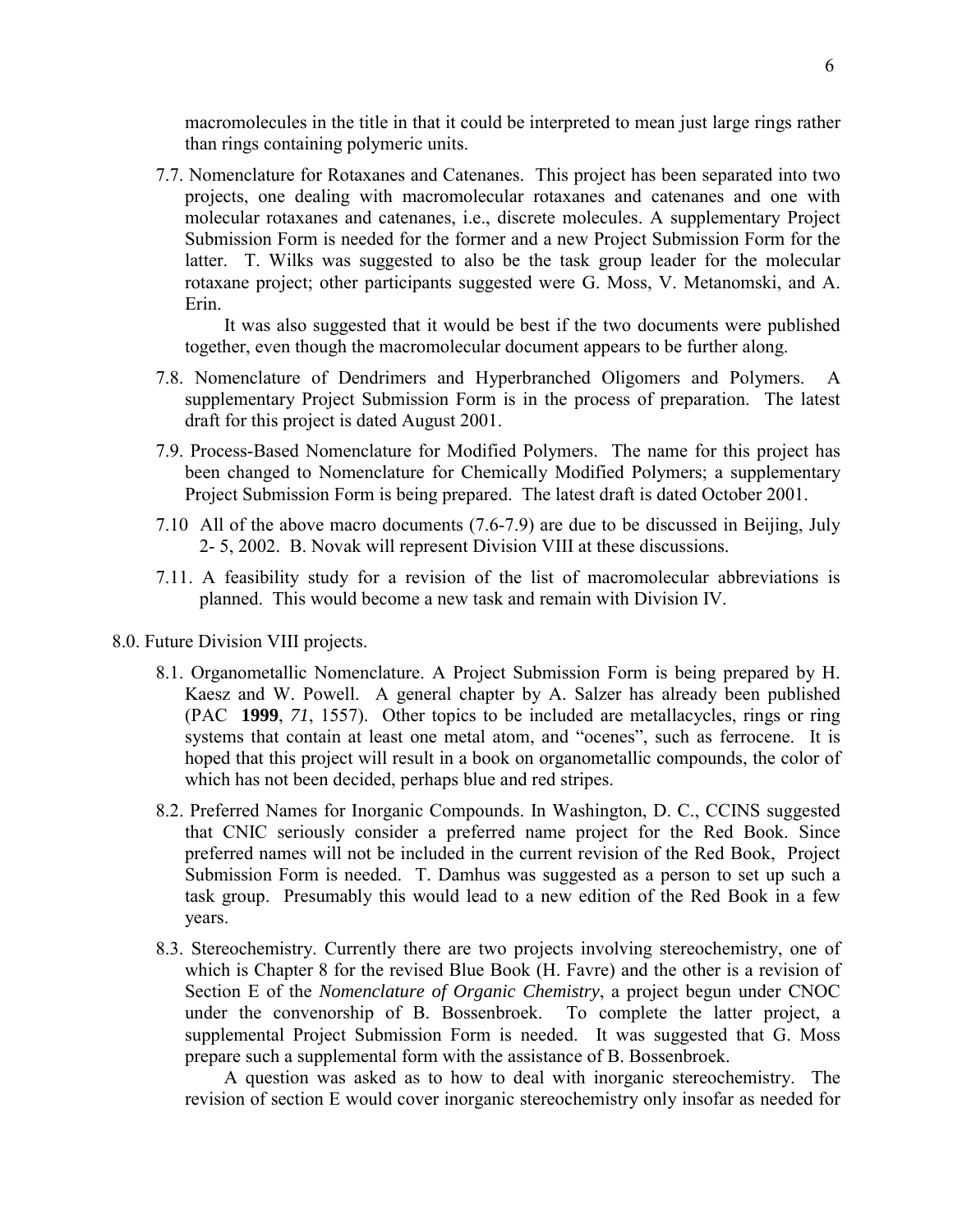elements such as sulfur, phosphorus, and perhaps arsenic. R. Hartshorn was suggested as a member of the task group for revision of Section E.

Clearly, other areas of stereochemistry need to be developed. It was decided to undertake a scoping exercise to gather information about stereochemical needs across all areas of chemistry, organic, inorganic, macromolecular, organometallic, biochemical. R. Hartshorn was suggested as a leader of an exercise with G. Moss and B. Bossenbroek assisting to explore what IUPAC and other organizations have on stereochemical nomenclature and what is needed.

A need for standard drawing conventions for stereochemical structures was discussed. Examples were given showing ambiguous or confusing stereochemistry drawings. A basic question was raised regarding representation of stereochemistry in computer files, namely, at what point do the atomic coordinates for stereochemical descriptions become important? It was eventually decided to ask Jonathan Brecher, of the Cambridge Software Group to lead a group charged with collecting together existing guidelines from standards bodies and other organizations, look for commonality of approach, and identify areas where guidance from IUPAC could be useful. Initially, this study could be restricted to the ways in which structures can be represented graphically on a computer screen. Tony Williams, Sandy Lawson and Michael Dennis (members of the Division VIII Committee) would be appropriate points of contact with ACD, MDL and Chemical Abstracts, respectively. Other possible sources of information would be the IChI task group and WHO.

From the above two scoping exercises it should be possible eventually to define a project or projects to be funded by Division VIII.

- 8.4. Java Applet for Stereochemical Assignment. The algorithm for the assignment of stereodescriptors for organic compounds has been completed and published by J. Wisniewski in Macromolecules, **2001**, *6*, 915-926. A. McNaught would ask the author whether he was now in a position to develop a Java applet for IUPAC.
- 8.5. Phane Nomenclature, further development. Phane II: Substitution Derivatives of Phane Parent Hydrides is nearing completion; it should be sent to the IUPAC Secretariat for publication by the end of March. So far, this powerful new type of nomenclature has been applied to large systems where the 'super atoms' are rings or ring systems. However, many other structural fragments could be imagined as ësuper atoms'. Possible applications need to be found for evaluation. W. Powell will write to Prof. Takemura, a co-editor of a book called Cyclophanes in the  $21<sup>st</sup>$  Century, for which H. Favre and W. Powell wrote a short chapter outlining phane nomenclature, to try to find out the type of structures that will be included in this book.
- 8.6. Boron Nomenclature. Neither the revised Red Book nor the revised Blue Book will contain a comprehensive documentation of nomenclature for boron compounds, which range from organic heterocycles to boron hydrides, neutral and ionic, and addition compounds, cyclic and acyclic. Two books, *Inorganic Chemical Nomenclature*, by B. P. Block, W. C. Fernelius, and W. Powell and *Nomenclature of Organic Compounds*, 2<sup>nd</sup> edition, by R. B. Fox and W. H. Powell contain extensive documentation on nomenclature of boron compounds, and there is a series of papers by J. B. Casey, W. J. Evans, and W. H. Powell containing systematic proposals for naming boron hydrides. A project is needed to form a task group to document comprehensively nomenclature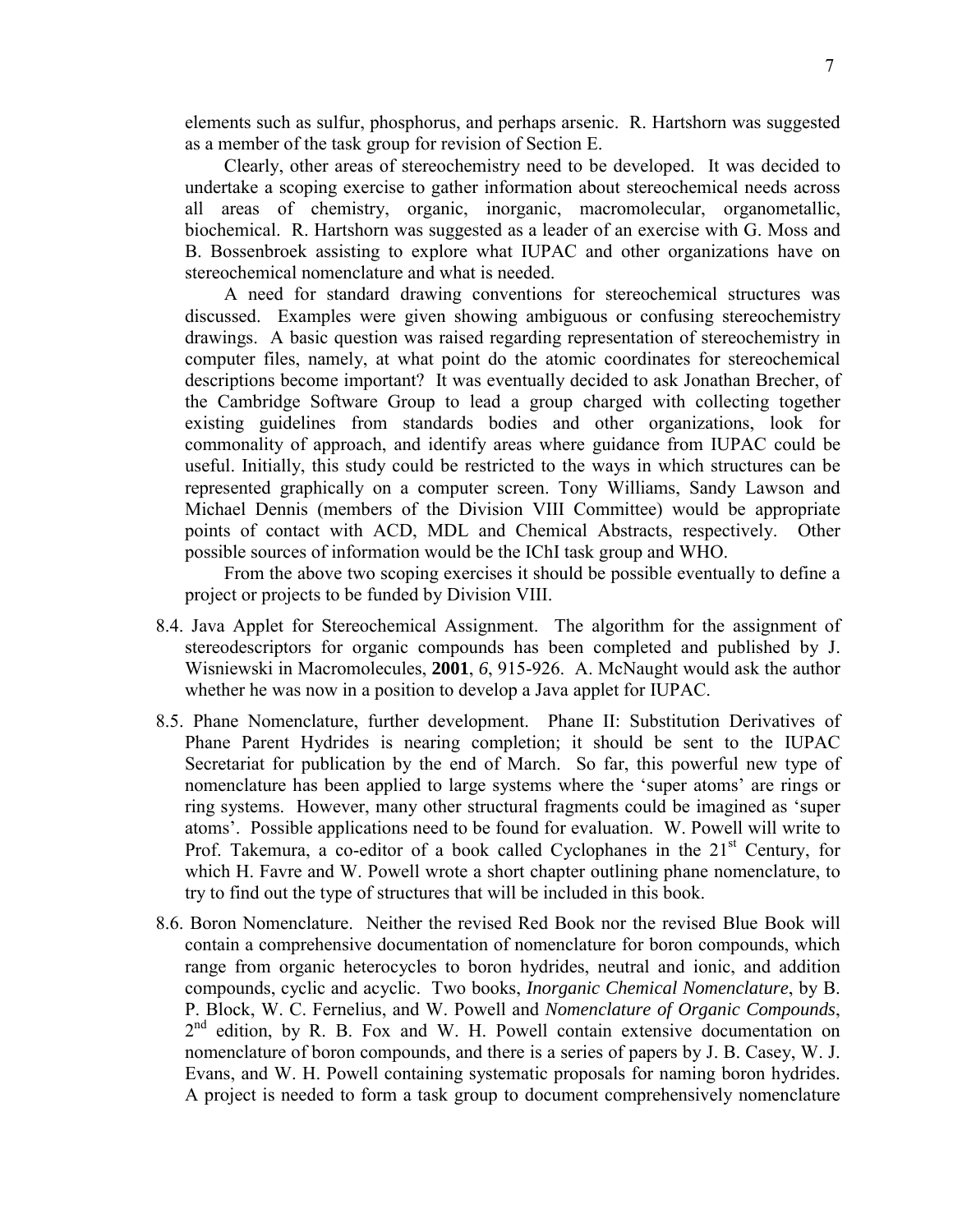for boron compounds, which require both organic and inorganic nomenclature principles. There is a real need for researchers in the field to become involved with boron nomenclature.

- 8.7. Solid-state Nomenclature. The need for a project for revision and/or extension of Red Book chapter 6 was raised. A. McNaught will contact R. Metselaar concerning such a need.
- 8.8. Computer-aided Cluster Nomenclature. A. Dress has been working on such a project within CNIC. The present status of his work is unknown. A McNaught would contact him to ascertain his present interest. In his work a name is mathematically based.
- 8.9. Synonym Database for Compounds in Common Biochemical Usage. The Chairman of JCBN is interested in such a project. A. McNaught will discuss with him how to proceed. Constraints need to be defined. There are questions that need answers, e.g., should such a database include acronyms, SDF files?
- 9.0. General and structure-type formulas for minerals, etc. H. Kaesz received a request from Prof. Peter Bayliss that IUPAC should recognize the scheme for representation of structural formulas used in the Mineral Powder Diffraction File. A. McNaught wrote to Prof. Sidney Abrahams about this request. The correspondence is given as Appendix VIII. It was decided to respond to say that we will not do anything until the IUCr Commission on Crystallographic Nomenclature has been consulted.
- 10.0. CAS/IUPAC Conference on Chemical Identifiers and XML for Chemistry. M. Dennis distributed a preliminary announcement (see Appendix IX) concerning the conference as given in the above heading to be held July 1, 2002 at the Pfahl Executive Education and Conference Center and The Blackwell in Columbus, OH.

The day before, June 30, a meeting of the IChI group for a review of the project will be held in Columbus.

S. Heller summarized the XML (eXtensible Markup Language) meeting held during the previous two days here in Cambridge. Further information may be found in a column by Tony Davies in *Spectroscopy Europe*, **2002**, *14*(1), 22-24 (attached as XML-Article-Cambridge.pdf). A project to develop standard XML data dictionaries is being put together, based on existing IUPAC glossaries. S. Stein is the project leader.

- 11.0. Divisional Modus Operandi
	- 11.1. Division Committee meetings. Since it seemed advisable to have a second meeting this year given that we are just getting a whole new Division organized, it was suggested that we meet in Boston, MA, USA around the time of the ACS meeting, August 18-23. The ACS Committee on Nomenclature will hold its annual meeting on August 17 and an open meeting on August 19, and it might be nice for our Committee to have some interaction with the ACS Committee. W. Powell and M. Dennis will look into arrangements for the Division Committee to meet in Boston during the period August 15-20.

There will be Divisional Committee meetings during the General Assembly in Ottawa, August 10-17, 2003. Council meets August 16-17, 2003.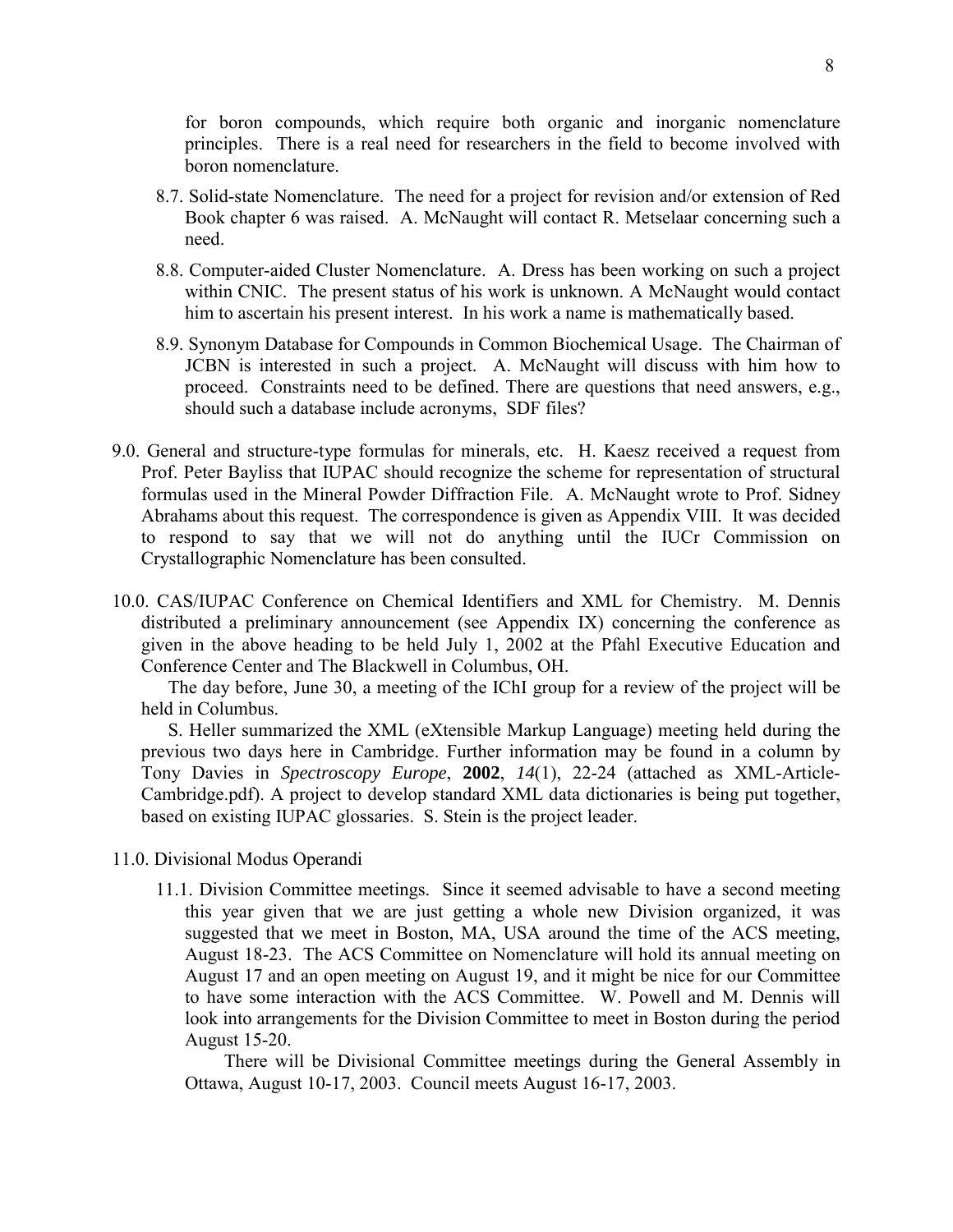- 11.2. Project Group Meetings. Project group leaders should be urged to try to have a meeting near or at the time of the General Assembly in Ottawa.
- 11.3. Document review and the Role of ICTNS (formerly IDCNS). A general discussion about review of documents and the role of Divisions and of IDCNS (now ICTNS) is attached as Appendix X. The Chairman will continue to be T. Cvitaö and the new Secretary is Bernado Herold. Besides a Titular Member representing each Division, additional Titular Members will assist the Chairman and Secretary in reviewing Recommendations and Technical Reports. V. Metanomski and J. Lorimer will assume this responsibility. T. Damhus will also assist in this review.

It was suggested to propose to ICTNS that an integral part of the Division VIII review procedure would involve making documents available to all members of the Advisory Subcommittee for download from the Division VIII webboard.

11.4. Communications. The IUPAC8-l listserver provides a means of communication among the Division Committee. It is not strictly confidential so we must take care about what we share.

The Division Webboard ([http://webboard.rsc.org:8088/~IUPACVIII\)](http://webboard.rsc.org:8088/~IUPACVIII) is available to both Division Committee and Advisory Subcommittee members for communication and posting current draft recommendations. Attachments should be posted as .rtf or .pdf files.

In view of problems experienced by some Committee members in reading files attached to e-mails, A. McNaught would set up a repository for file autodownload.

11.5. Involvement of the Advisory Subcommittee. The Advisory Subcommittee should be able to be kept informed by means of the Webboard.

Additional members for the Advisory Subcommittee were suggested, to be contacted by A. McNaught.

- 11.6. Development of Project Proposals and general publicity. It is necessary to make known that anyone can bring up or start a project by submitting a proposal. The forthcoming article by A. McNaught in Chemistry International is a start. The possibility of publishing other articles in national magazines, such as Nature and Chemistry and Engineering News, should be pursued. W. Town would make arrangements for an article about the new Division in the Alchemist (ChemWeb). The macromolecules list server could be useful for publicity; B. Novak will send details to M. Hess. Lectures, talks, and powerpoint presentations would be useful. S. Lawson will act as a collection point for publicity-type presentations on nomenclature; members should send him anything they have available.
- 11.7. Composition of Project Groups. Concern was expressed about excessive size of project groups; however, it was expected that budget restraints would impose a degree of selfregulation.
- 11.8. Involvement of National Adhering Organizations. It is very desirable to have as much input from National Adhering Organizations as possible. We should ask John Jost to ask all National Adhering Organizations to put us in contact with appropriate nomenclature and education committees in their countries. A. McNaught would make a similar request to Advisory Subcommittee members.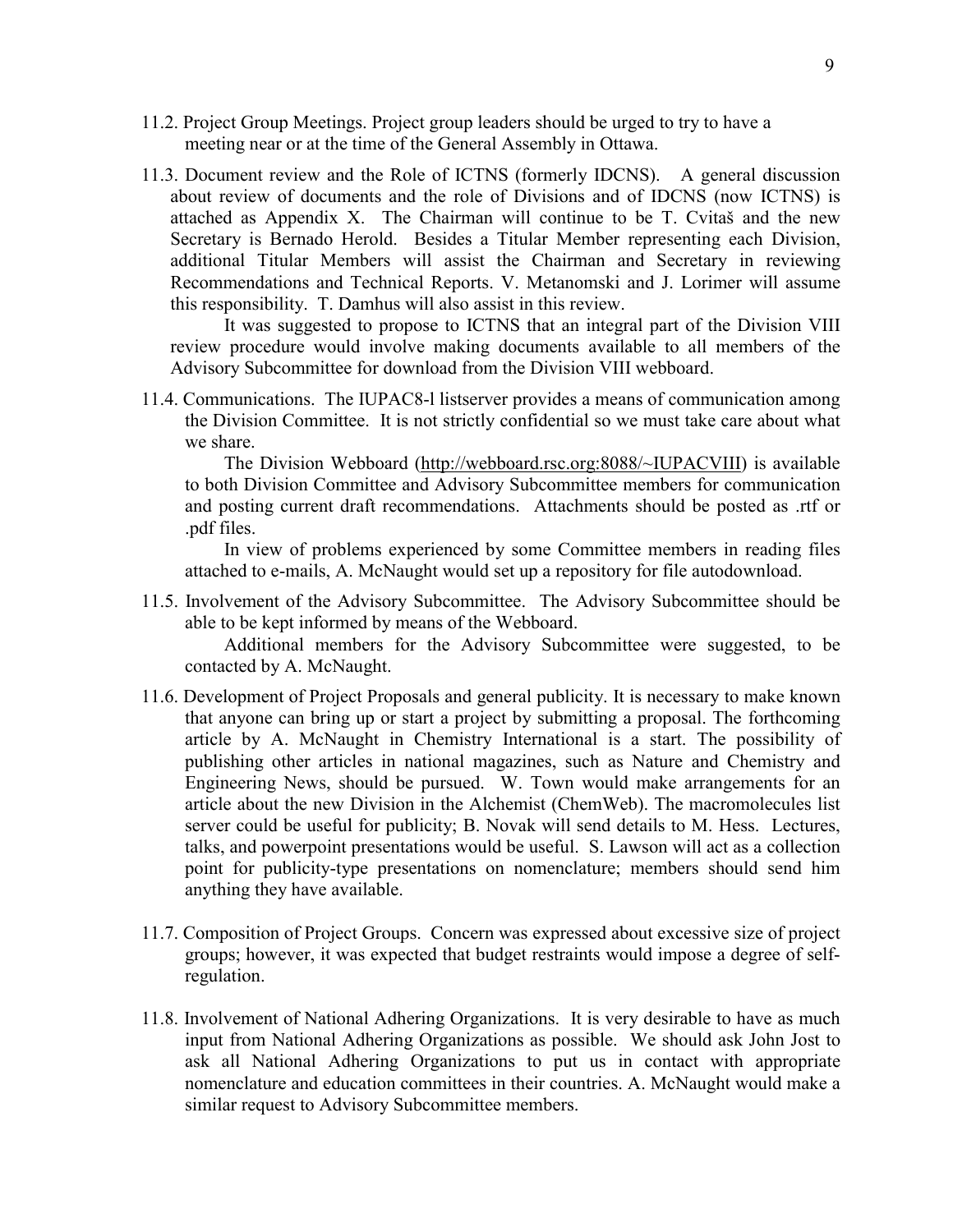12.0. Other Business. G. Moss distributed statistics regarding the usage of his world-wide web nomenclature database. As of mid-January, they given in Appendix XI.

Submitted: March 8, 2002

Warren H. Powell Secretary

Approved: March 11, 2002

Alan D. McNaught Chairman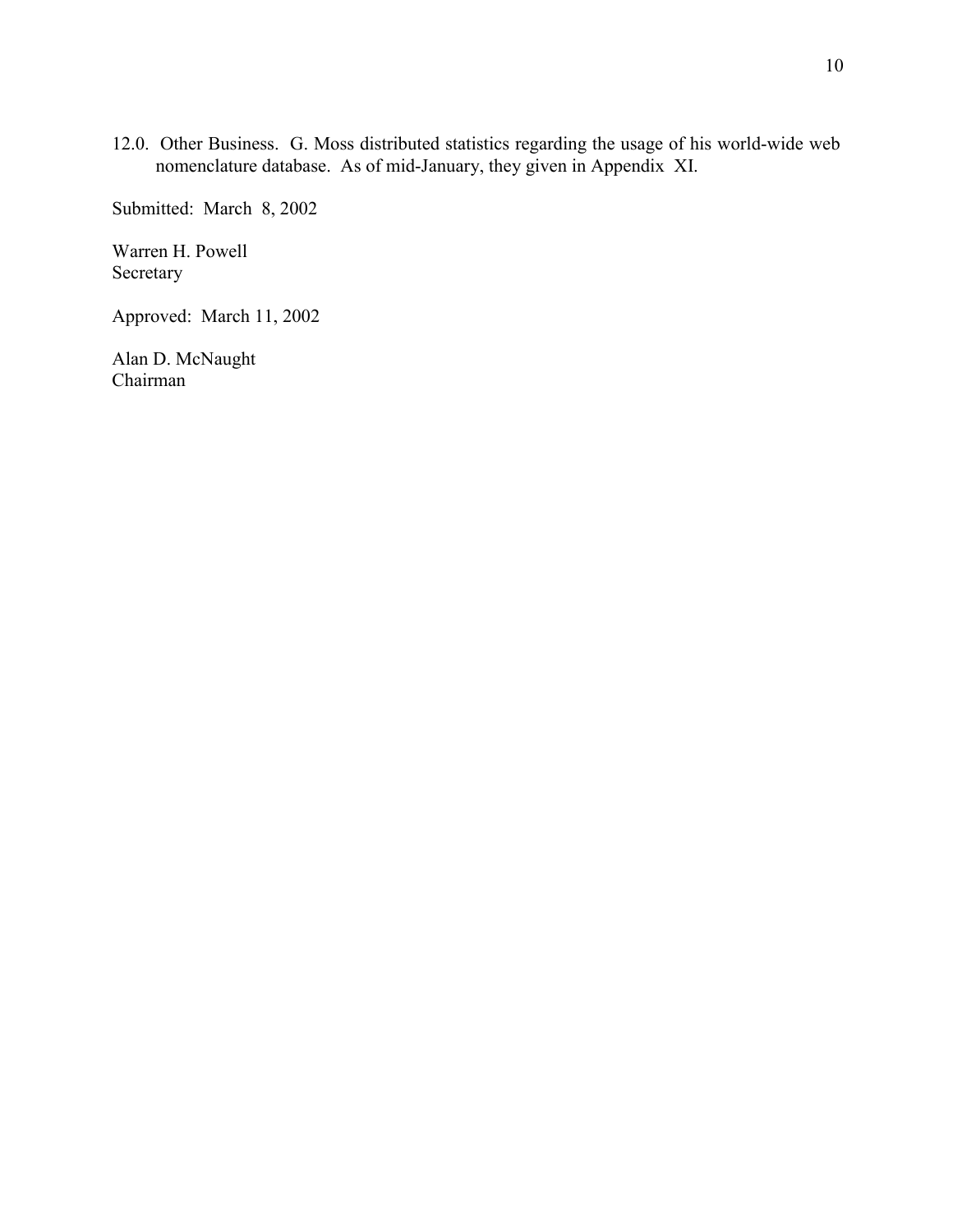# **APPENDIX I**

# **IUPAC Division of Chemical Nomenclature and Structure Representation**

## **Terms of Reference**

The Division is responsible for maintaining and developing standard systems for designating chemical structures, including both conventional nomenclature and computer-based systems. This responsibility is to be fulfilled by:

- 1. Identifying the needs of the user community.
- 2. Generating projects arising from those needs.
- 3. Identifying project leaders and task groups to carry out the work.
- 4. Administering approved projects financially, monitoring their progress, and approving resulting recommendations for review by established IUPAC procedures.
- 5. Identifying new sources of expertise and enabling their involvement in projects.
- 6. Ensuring that nomenclature systems projects and the resulting recommendations are compatible with each other, with established IUPAC recommendations, and with computer-based systems for manipulating chemical names and structures.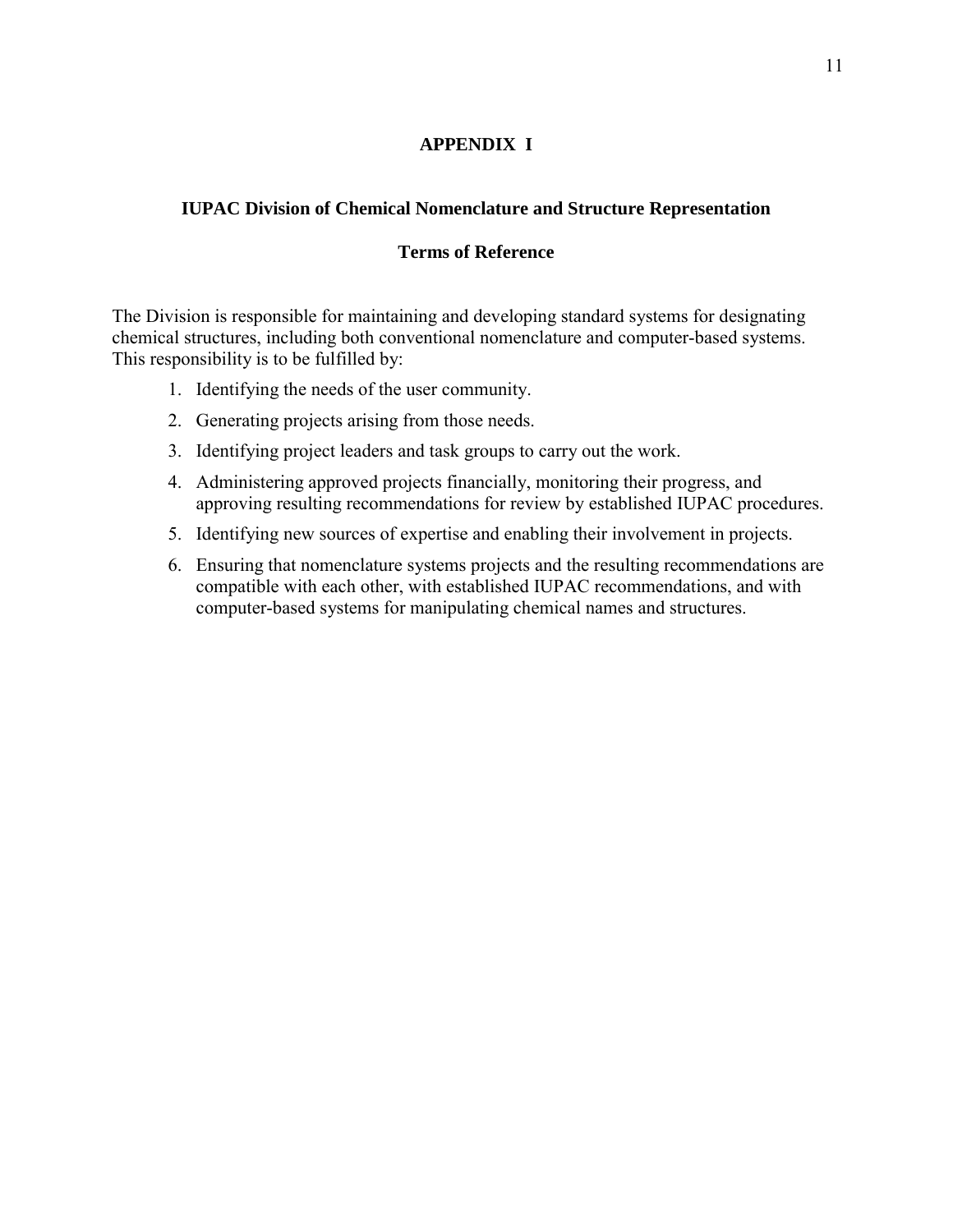#### **EC Agenda Item 6**

#### **New Division Rules**

*The Division Rules are badly out of date. I have prepared a model set of Rules, which each Division can adapt as needed. At present we await action by the Division Committees as a result of the following message. No action is required by the EC.*

January 5, 2001 To: Division Presidents

At Cobham we discussed updating the Rules of the Divisions, and I presented a model set of Rules. I have received a suggestion for a few changes in the Model Rules, which I have incorporated and send to you as an Attachment. Let me remind you of several points discussed in Cobham:

1. Statute 10.3 permits Divisions to adopt Rules, but it does not require Rules. If such Rules are adopted, they must be approved by Council; hence changes in Rules must also be approved by Council. Over the long term, this process provides some stability and prevents a particular Division Committee from making changes abruptly. By the same token, the process prevents a Division Committee from responding quickly.

2. If a Division wishes to formulate Rules and to have them approved by Council in Brisbane, we need to include the proposed Rules in the Council agenda book, which will be sent out by May 1. If there are minor changes in wording adopted in Division Committee meetings in Brisbane, we could probably persuade Council to approve the revised version. However, we should avoid having to print any extensively revised Rules hastily in Brisbane and distribute them to the Bureau and Council at the last minute. A number of "late papers" used to be provided frequently, but we have managed to avoid that in the last few years, and I do not think it reasonable to inundate Bureau members or Council delegates with a lot of paper for consideration without time to study the issues.

3. If you do prepare Rules, you are free to write what you wish, but I hope that the Model can be followed as much as possible. Don't forget that your Division's Terms of Reference are a part of the Rules, so these should be updated as needed.

4. It may be that some Divisions are not quite ready to agree on new Rules in time for action in Brisbane. If so, you might - as an interim step - want to adopt the wording of the Rules as Division "policy". This could be changed as needed or might be used to propose formal Rules in 2003.

Please keep John Jost or me informed as to your progress and decisions. Let me know if I can be of any help.

Best wishes, Ted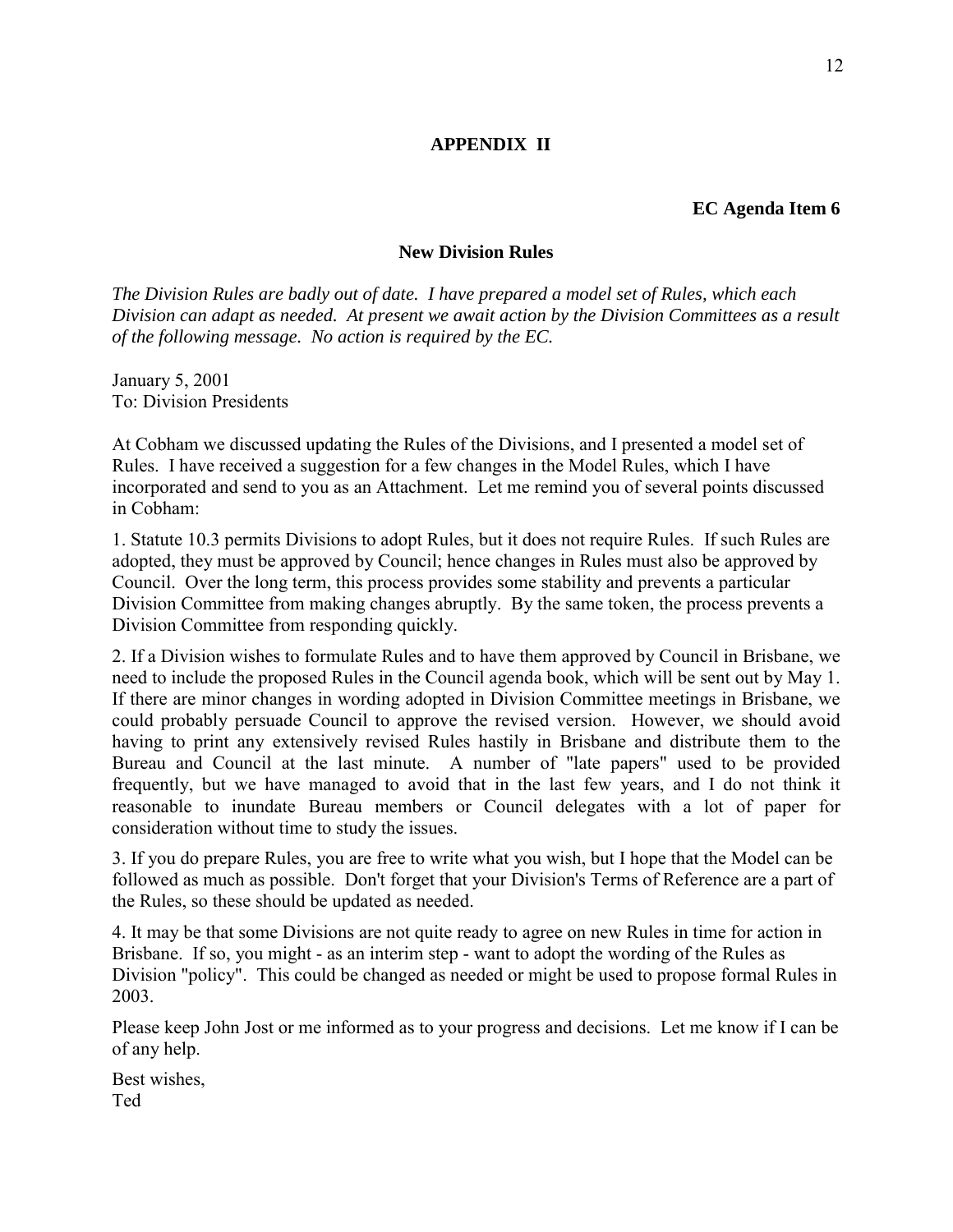## **APPENDIX III**

## **M O D E L** B January 5, 2001

### **\_\_\_\_\_\_\_\_\_\_\_\_\_\_\_\_\_\_\_\_\_ Division**

#### **DIVISION RULES**

- 1. The mission of the Division is to promote pure and applied elemistry. Terms of Reference are attached.
- 2. Under the Statutes, Bylaws, and policies of the Union, the Division is managed by its Division Committee. S10 and B4.1 and their subsections are particularly relevant. The Division Committee is responsible for initiating and managing scientific projects, symposia and other activities within its area of responsibility and for cooperating with other Divisions in initiating and managing interdisciplinary projects, symposia and other activities.
- 3. The composition of the Division Committee and terms of service of its members are given in B4.103. In addition, under policy established by the Bureau, up to six National Representatives may be elected to the Division Committee.
- 4. (a) Titular Members of the Division Committee are nominated and elected by the electorate defined in B4.103. Candidates for titular membership are nominated by the Nominating Committee described below.
	- (b) Associate Members may be elected by the Division Committee, as provided in B4.103.
	- (c) National Representatives are elected by the Division Committee on nomination by National Adhering Organizations, according to procedures defined by the Bureau.
	- (d) Interim appointments to fill vacancies on the Division Committee occurring between meetings may be made by the Division President for terms ending at the end of the year in which the next General Assembly is held.
- 5. Candidates for Titular Member of the Division Committee are named by a Nominating Committee, prescribed by IUPAC policy and procedures defined by the Bureau, as follows:
	- (a) The nominating committee consists of five members [subject to an exception by the Bureau], with no more than two members from the existing Division Committee and the other three chosen from outside IUPAC on the basis of the breadth of their expertise. The Division President will not be a member of the Nominating Committee.
	- (b) The Nominating Committee is appointed by the Division President with the concurrence of the IUPAC Executive Committee.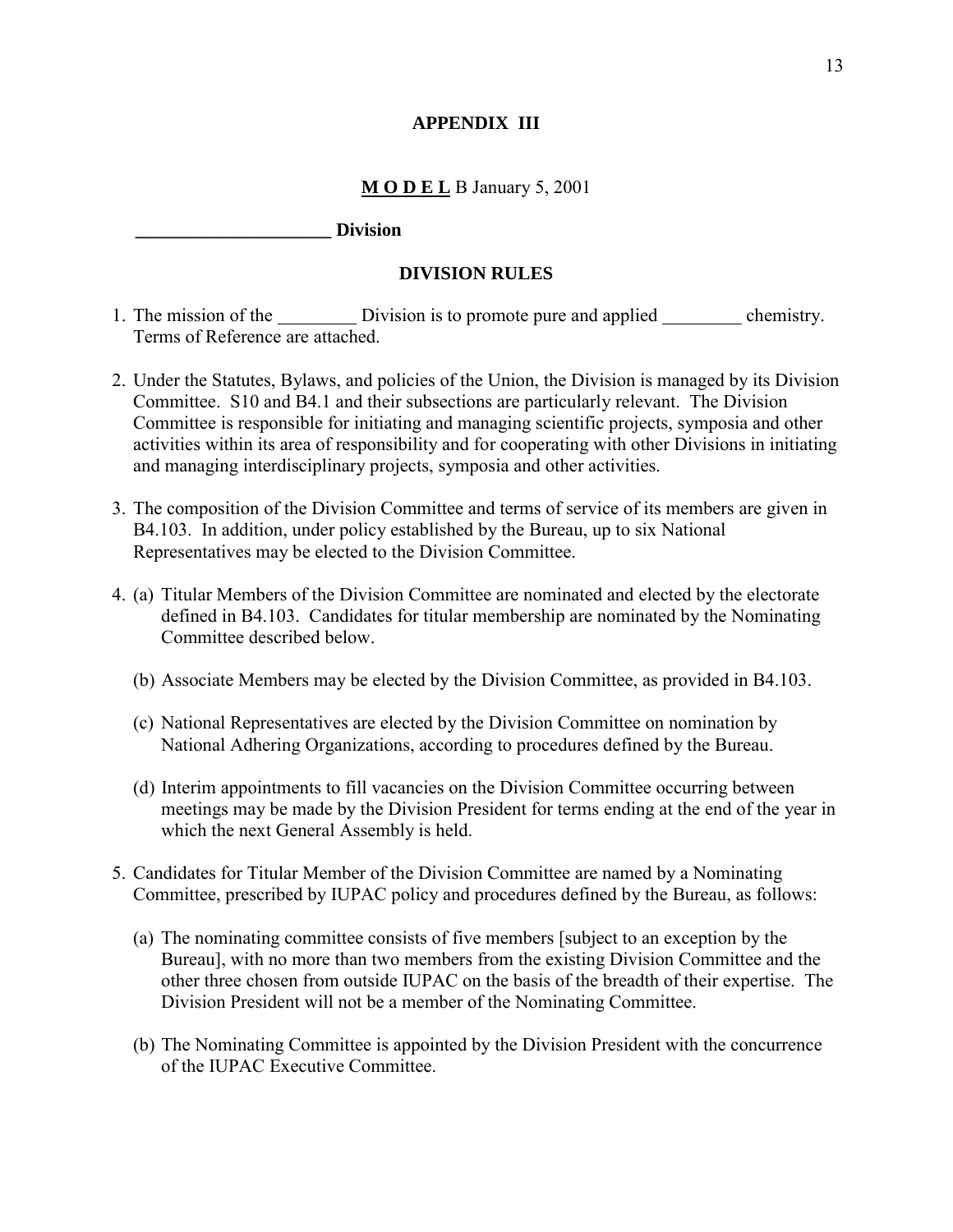- (c) Nominees should be scientists from academia, government and industry with the expertise and experience necessary to maintain a Division Committee with appropriate scientific stature and breadth. Categories of vacancies may be established by the Division Committee if desired to ensure diversity in subject matter, geographic distribution, or other characteristics. More than one nominee for each vacancy is desirable but not required.
- 6. Elections shall be conducted by e-mail (or ordinary mail as necessary) under procedures defined by the IUPAC Secretariat.
- 7. The Officers of the Division, as prescribed by B4.103 and B4.104, are President, Vice President (designated as President elect), and Secretary, with the immediate Past President serving as a Titular Member. With the advice of the President of the Union, Officers of the Division are elected by the Division Committee, subject to final approval by the Council. The Officers together form an Executive Committee to act for the Division Committee between meetings. The duties of the Officers are as follows:
	- (a) The President is the administrative head of the Division, presides at meetings of the Division Committee, and is an *ex officio* a member of all bodies of the Division. The President serves as a member of the Bureau and is the principal representative of the Division within and outside the Union.
	- (b) The Vice President acts for the President in his absence, assists the President as requested, and serves on the Division executive committee. He shall assume the office of Division President in the event of the President being unable to perform the functions of that office, without prejudice to the forthcoming period of office as President.
	- (c) The Secretary assists the President in carrying out the business of the Division and maintains the records of the Division.
- 8. (a) The Division Committee may establish and the Division President may appoint subsidiary bodies, such as working parties and advisory groups, which will have the status of Division subcommittees, as described in S 10.6. Task groups may be formed to carry out specific projects. The terms of reference or charge to each group, as well as its lifetime, shall be established by the Division Committee.
	- (b) The Division Committee may propose to the Bureau the establishment of Commissions, with terms of reference and lifetimes, under the provisions of B4.301.
	- (c) The Division Committee and Division President will exercise responsibility and oversight over all bodies created under parts (a) and (b).
- 9. These Rules may be amended by the Division Committee, subject to approval by the Council.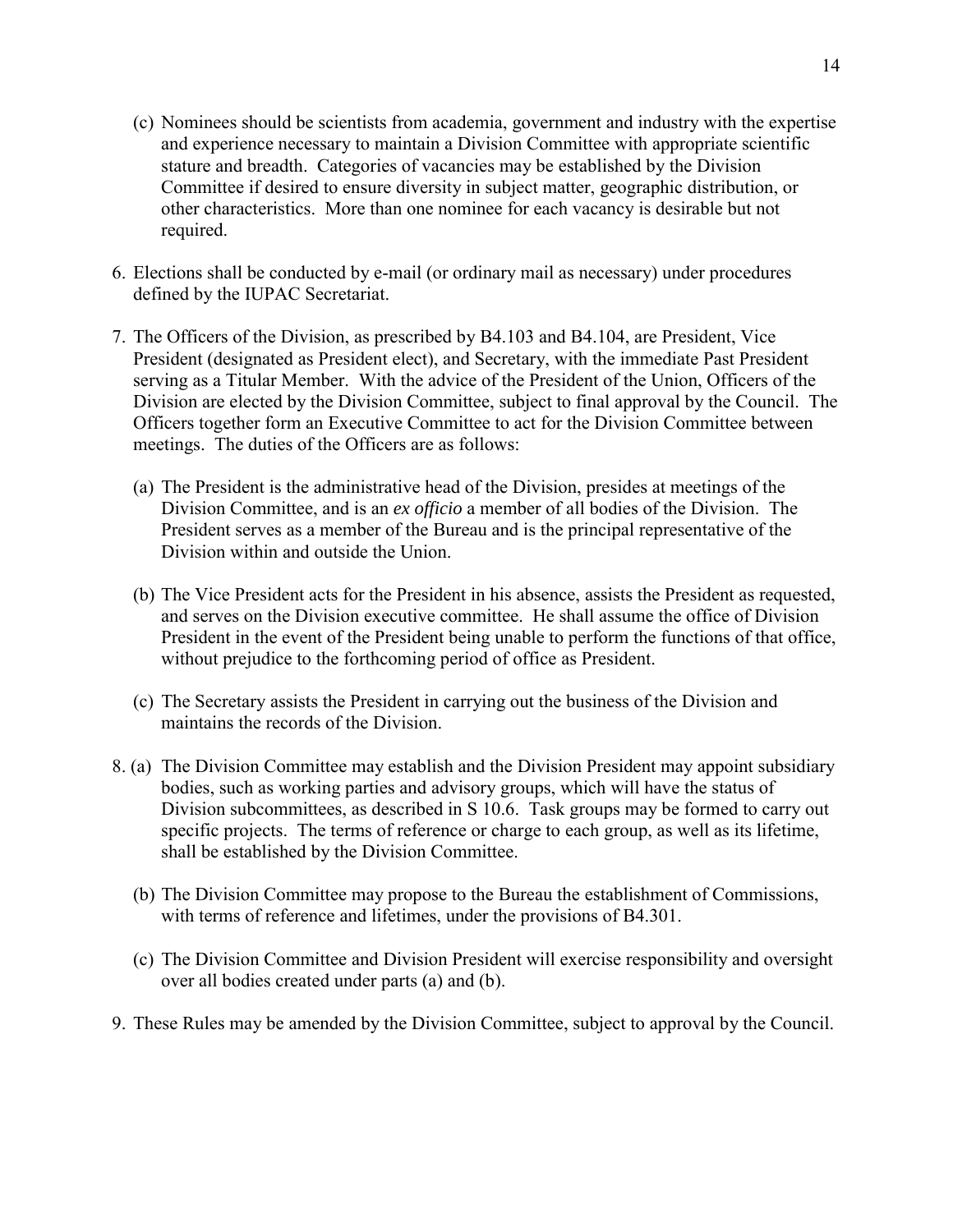# **APPENDIX IV**

# **Extract from minutes of the 41st Council meeting, Brisbane, July 2001**

### **12. Proposed Changes to Statutes and Bylaws**

### 12.1. Revision of Bylaw  $4.103$  - Division Electorate – Bureau

Dr. Becker noted that with the dissolution of Commissions at the end of 2001, the electorate for the Division Committees as defined in the Bylaws would, in most cases, be reduced to the current members of the Division Committee. After much discussion at the Division Presidents meeting in 2000 and the subsequent Bureau meeting, the Secretary General was asked to draft an amendment to the Bylaws to accomplish what the Division Presidents and the Bureau had agreed. The current amendment defines part of the electorate, and gives the Bureau the power to define the rest of the electorate. This was done to allow flexibility as IUPAC gains experience with the new system. The text of the changes proposed is as follows:

B4.103 The Titular Members of each Division Committee shall be chosen by an electorate comprising the Titular Members, Associate Members and National Representatives on the Division Committee, together with the members or officers of such other bodies within the Division that the Bureau may specify. The number of Titular Members shall not exceed ten unless otherwise determined by the Bureau.

# *[Continue unchanged to end of current text*.]

*New paragraph following current tex*t: Additionally, a Division Committee may elect no more than six National Representatives on the nomination of Adhering Organizations, with no more than one representative from a given Adhering Organization. The term of a National Representative shall be two years, with the possibility of renomination and reelection consecutively for only two more years. Exceptional circumstances must be established and special permission obtained from the Bureau for the election of a National Representative from a country already represented on the Committee by a Titular or Associate Member. The Bureau has already defined the additional members of the Division electorate for 2003 to be members of the Division's nominating committee who are not included above (usually three individuals); and chairmen of all active task groups in the Division, along with chairmen of task groups whose projects have been completed within the period 2000-2002.

Dr. Becker commented that the role of National Representatives on Division Committees was seen as being very important and noted that they are now part of the Division electorate, whereas the National Representatives to Commissions were not permitted to vote. National Representatives will also participate in the project approval process. Since NAOs will need to know the composition of the Division Committees before making nominations, the letter requesting nominations will be sent out after the General Assembly.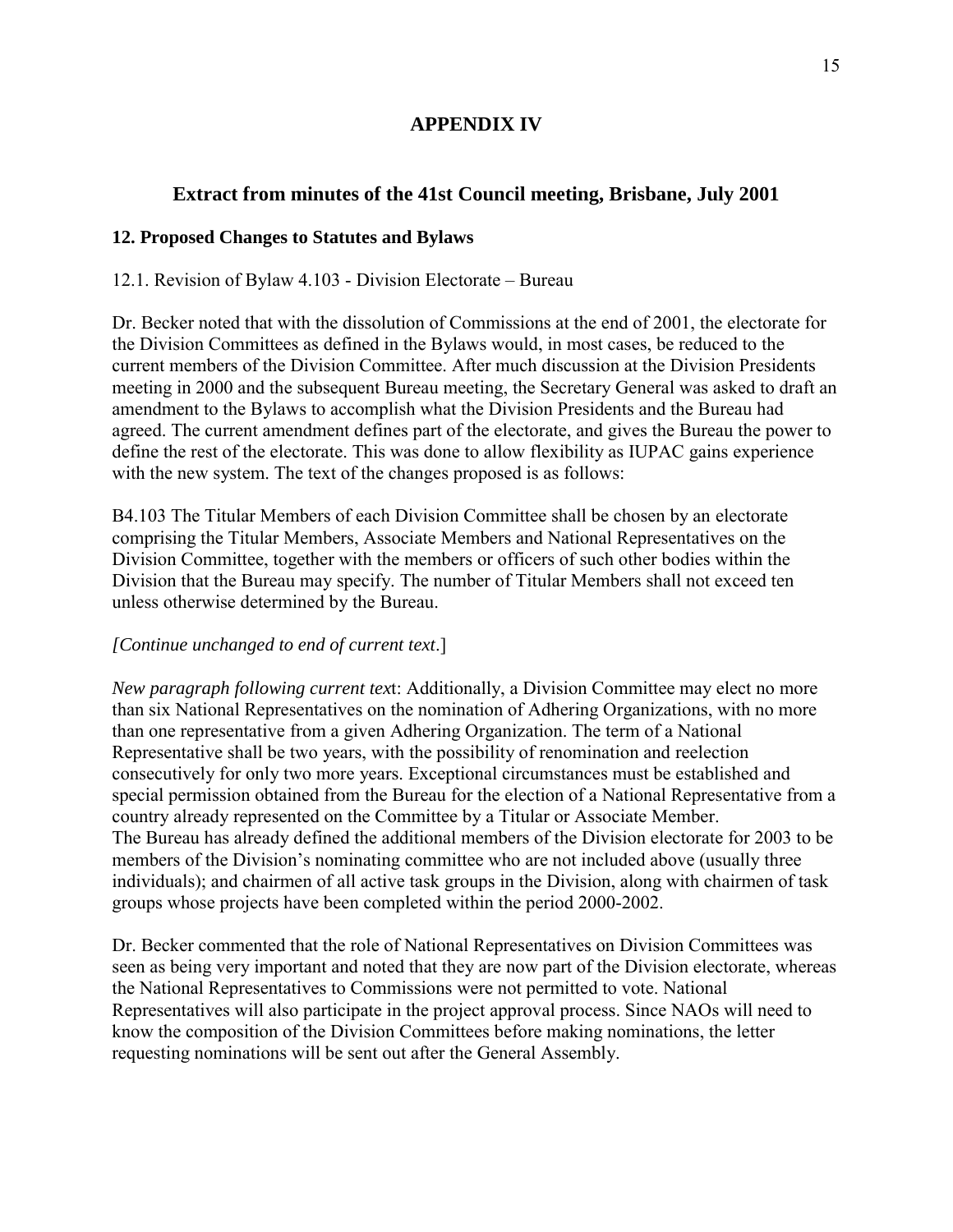Prof. Leigh (UK) noted that the reduced electorate is a concern to the UK delegation and proposed an amendment to the proposed text of Bylaw 4.103:

The Titular members of each Division Committee shall be elected by the an electorate comprising the Titular Members, Associate Members and National Representatives on the Division Committee, together with the members of Division Commissions and task groups whose projects are in progress or have been completed during the current biennium. Division membership in this category should not be automatic but subject to the approval in each individual case by the Division President to ensure a balanced representation within the Division.

This amendment was seconded by Prof. Hegarty (Ireland). Dr. Becker noted that there are technical issues with the proposed amendment. The amendment uses terms that are not defined in the Bylaws, such as project task group. The amendment would also allow each Division to set its own electorate. The Bureau sought to maintain uniformity. Dr. Becker was asked to describe the system for choosing AMs and NRs. He noted that the system is based on the current Bylaws and it is intended to ensure an equitable geographic distribution of members of IUPAC bodies.

Prof. Wilson (US) commented that all the Division Presidents are greatly concerned about the dramatic decrease in the size of the electorate. He proposed that the original motion be adopted with a recommendation that the problem be addressed. Prof. Berek (Slovakia) asked why the number of NRs on Division Committees was limited to six. Dr. Becker replied that this was done to maintain the Committees at an optimum size for conducting their business. The number six was selected to match the number of Associate Members.

Prof. Collins (Brazil) noted that the CCE would have an unlimited number of National Representatives. She suggested that Division Committees should have more NRs or a contact person from each NAO. Dr. Becker replied that it might be a good idea to have such designated contacts for each Division at each NAO in order to facilitate identification of representatives on task groups.

Prof. Cvitaö (Croatia) asked why only Task Group Chairmen were part of the electorate and not all task group members. Dr. Becker replied that the membership of Task Groups was sometimes not well defined.

Prof. Leigh requested a serious undertaking from the Officers to consider this issue further. With the approval of the seconder, he then withdrew the proposed amendment. Dr. Hayes put the question; voting was by cards; the motion was declared to have passed with no need for a formal count.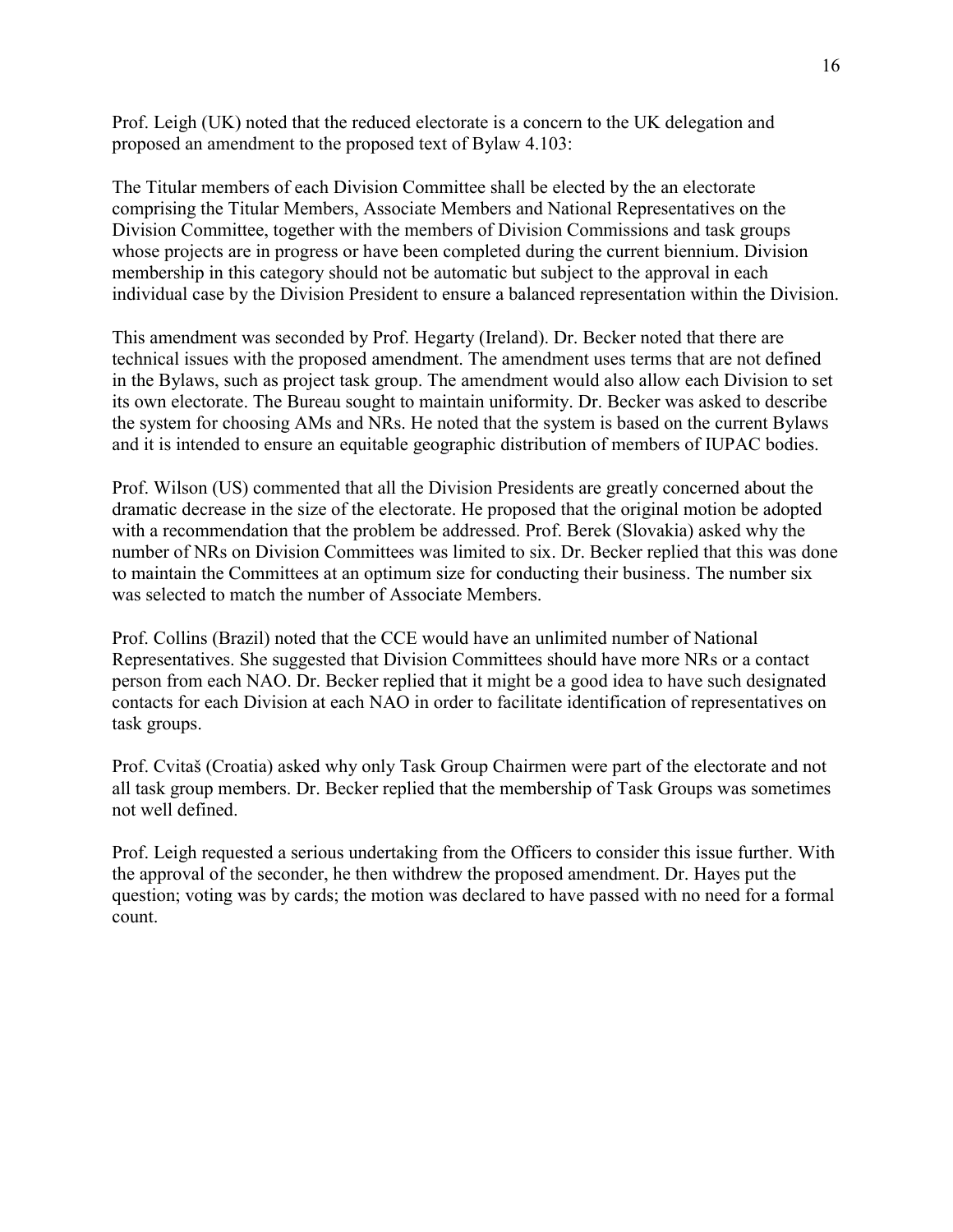# **APPENDIX V**

# **IUPAC DIVISION VIII**

### **Division of Chemical Nomenclature and Structure Representation**

### **Advisory Subcommittee Terms of Reference**

1. To advise the Division Committee on the needs of the chemistry community with respect to standard systems for designating chemical structures, including both conventional nomenclature and computer-based systems.

2. To propose and participate in projects for the Division, and to advise on project leaders and other suitable participants.

3. The Committee will not meet in full on a regular basis; the Division Officers will authorise meetings of subgroups as needed to address specific issues, and will call larger meetings when it seems necessary to consider major issues of general interest. Otherwise, discussions will take place via an e-mail listserver.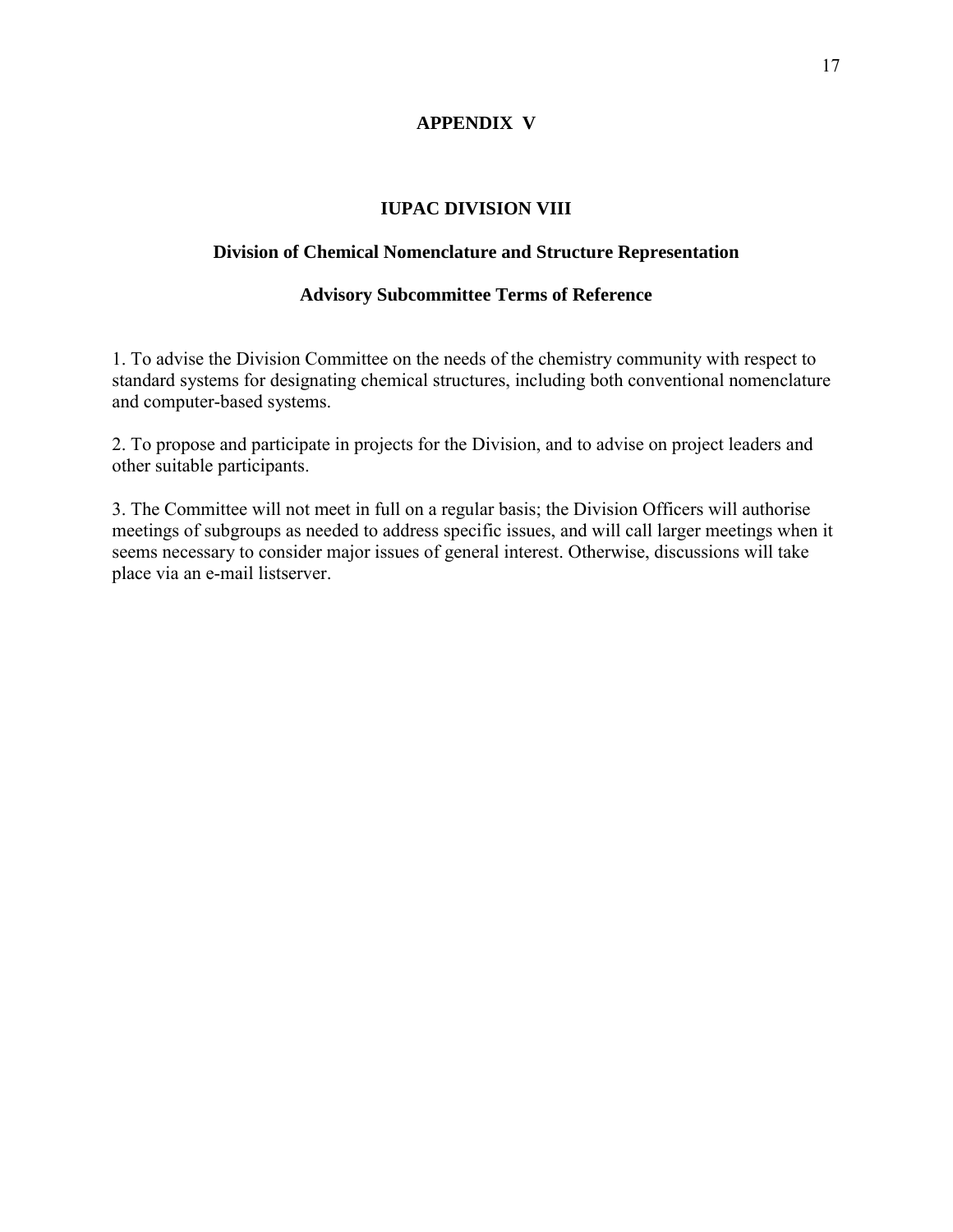#### **APPENDIX VI**

#### **IUPAC DIVISION VIII**

#### **Division of Systematic Nomenclature and Structure Representation**

#### **Advisory Subcommittee composition (as of 01/26/02)**

Dr Hidetsugu Abe (Toyohashi U of Technology) Professor Steven M Bachrach (Trinity U San Antonio, USA; Editor-in-Chief, Internet Journal of Chemistry) Dr Byron J Bossenbroek (Columbus, OH, USA) Mr Jonathan Brecher (CambridgeSoft, USA) Dr John Brennan (European Patent Office, Netherlands) Professor Neil G Connelly (Bristol, UK) Professor Richard Cammack (Kings, London, UK; Chairman IUPAC-IUBMB Joint Commission on Biochemical Nomenclature) Professor Franco Cozzi (U Milan, Italy) Dr Ture Damhus (Novozymes. Denmark) Professor Andreas Dress ( Bielefeld, Germany) Professor Andrey Erin (ACDLabs, Russia) Dr Geoff Fairhurst (BASF, Germany) Professor Henri A Favre (Montreal, Canada) Dr Patton M Giles (CAS, ACS Nomenclature Committee) Dr Jonathan M Goodman (Unilever Centre for Molecular Informatics, Cambridge, UK) Professor Richard M Hartshorn (U Canterbury, New Zealand) Dr Karl-Heinz Hellwich (Frankfurt, Germany) Professor Bernardo J Herold (Lisbon, Portugal) Dr Alan T Hutton (Cape Town, South Africa) Dr Wolf-Dietrich Ihlenfeldt (Computer Chem Center, U of Erlangen-Nurnberg, Germany) Professor Aubrey D Jenkins (Sussex, UK) Professor Jaroslav Kahovec (Prague, Czech Republic) Professor Alan R Katritzky (Florida Center for Heterocyclic Compounds, USA) Professor Risto S Laitinen (Oulu, Finland) Dr Graham F McCann (Royal Society of Chemistry, UK; Editor, Dalton Trans. and J Materials Chem) Dr W Val Metanomski (Chemical Abstracts, USA) Professor Ebbe Nordlander (Lund, Sweden) Professor Vincent L Pecoraro (Michigan, USA; Associate Editor, Inorg Chem) Professor C Dale Poulter (Utah, USA; Editor, J Org Chem) Professor Damon D Ridley (U of Sidney, Australia) Dr Steve Stein (NIST, USA) Dr Sarah Thomas (Royal Society of Chemistry, UK; Editor, ChemComm) Mr Kevin Thurlow (LGC Nomenclature Advisory Service, UK) Dr Edward S Wilks (ex-Dupont, USA) Dr Janusz L Wisniewski (MDL, Germany) Dr Shen-Gang Yuan (Shanghai Institute of Organic Chemistry, China)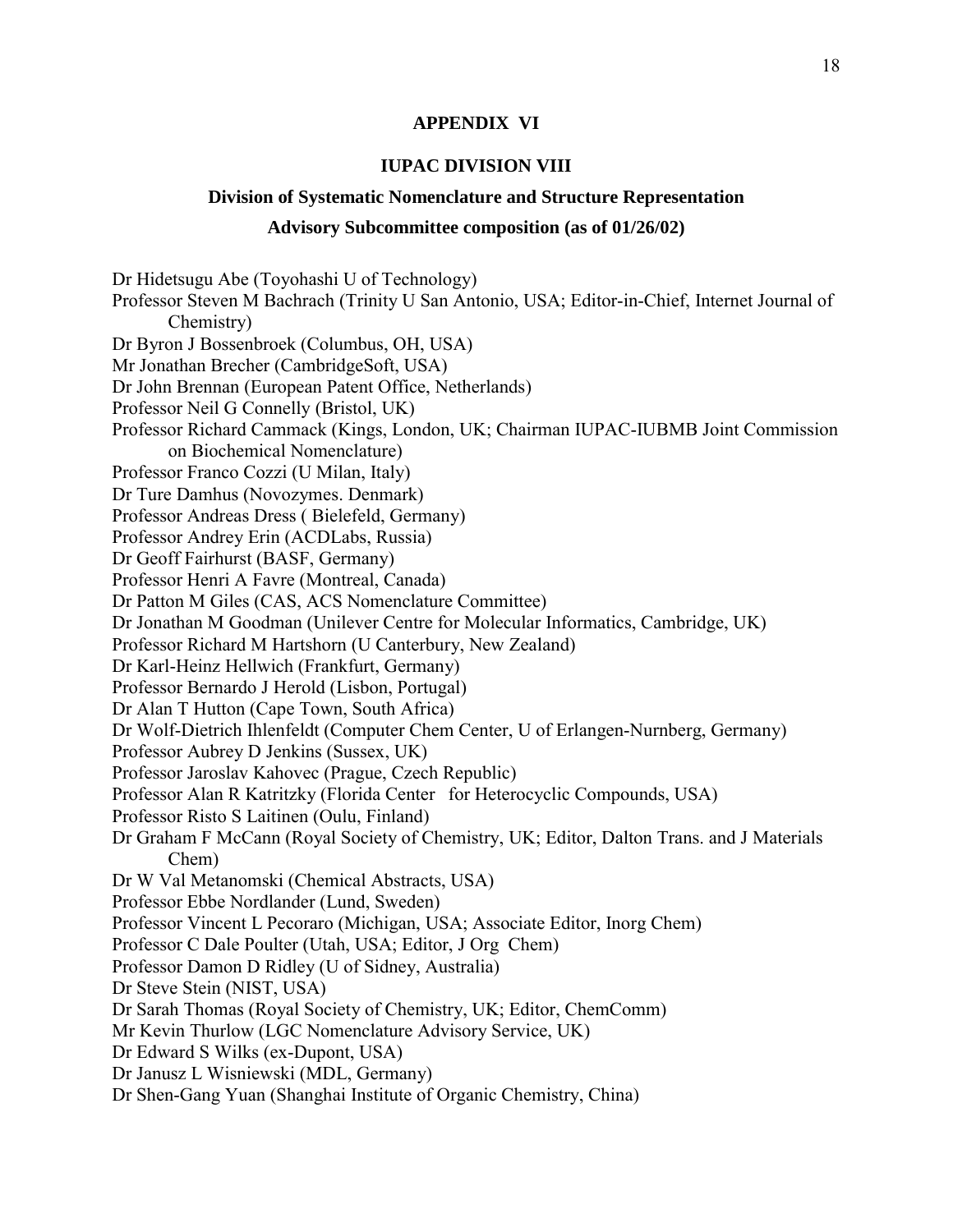### **APPENDIX VII**

### **Responses from Steve Heller (SH) and Steve Stein (SS) to the questions about the IUPAC Chemical Identifier project raised at the IUPAC Division VIII Committee meeting on January 26th 2002:**

 S. Heller: As for the questions from last Saturday, I believe I did answer them more or less correctly at that time, but perhaps not fully enough for all. So here is a more detailed set of answers.

 S. Heller: If you specify a tautomer, then you get the "name" for that tautomer. If you turn on the tautomer switch you get the "name" for "all" tautomers, no matter how you have drawn the structure. (I.e., the program does use the single/double bond positions in creating the "name").

S. Stein: Stated differently, if a structure is perceived to have tautomeric isomers (according to a specific set of rules), the IChI generator will generate a separate, clearly labelled tautomer identifier (all of its tautomers will generate the same IChI tautomer name). It is up to the user whether or not he wishes to use this descriptor. The exact species will always get a specific exact name, regardless of whether or not it is a tautomer.

S. Heller: Yes, there is an indication every time coordinates are invoked during a structure analysis (e.g., when checking for cis/trans).

S. Stein: All perceived stereochemistry will be labelled.

S. Heller: The program does go from structure to IChI name and vice versa, but from an IChI name you get only the 2D connection table, not the structure (unless there are x,y coordinates provided).

S. Stein: The IChI stores the \*normalized\* structure as a connection table, therefore the IChI can only regenerate the information after normalization. We are still debating whether auxiliary information (coordinates, positions or charges and double bonds, etc) should be stored along with the IChI.

S. Heller: Lastly, the atomic coordinates for stereochemical drawing are important only if they effect the parity (see item 8.3).

1 February 2002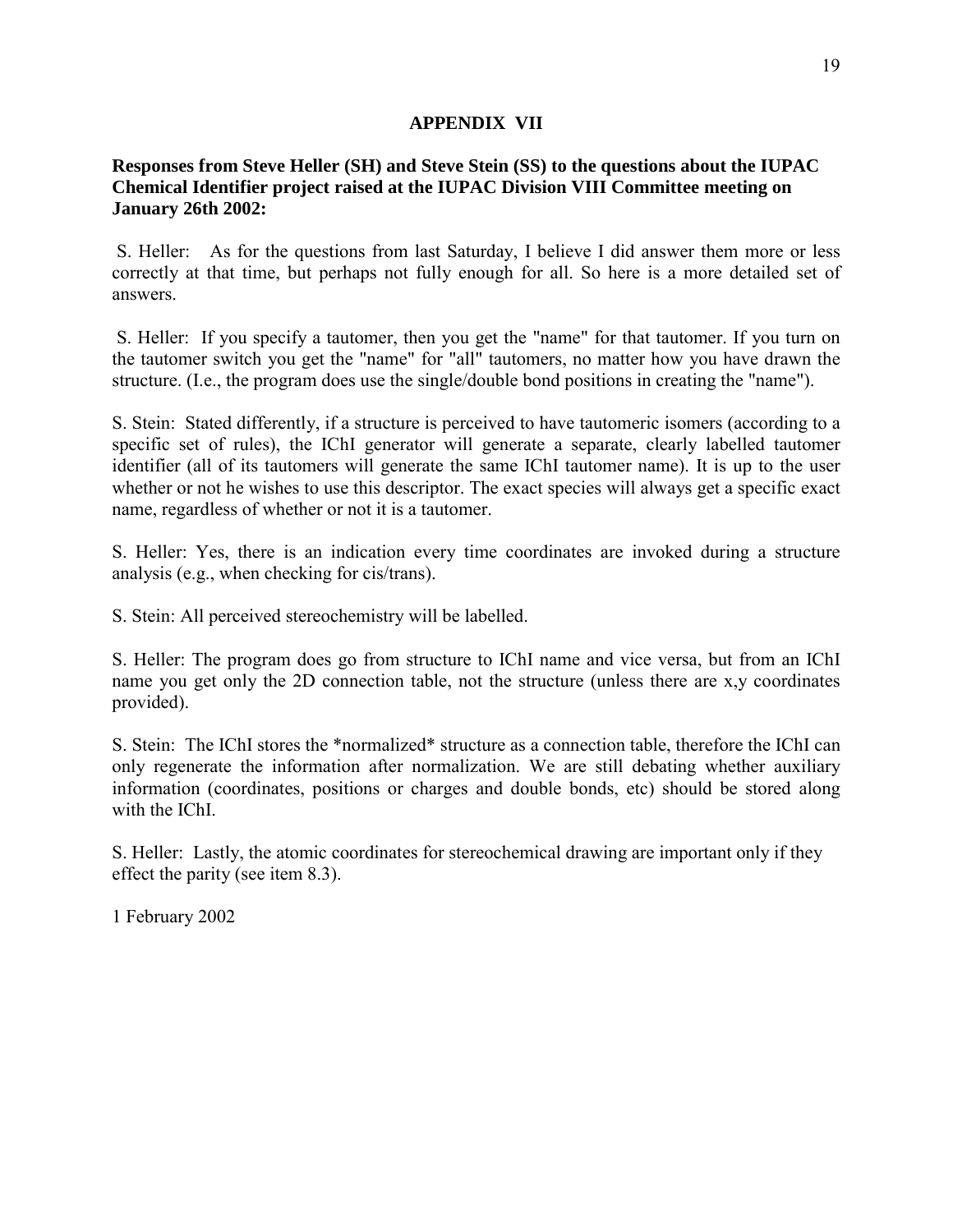### **APPENDIX VIII**

# **Representation of Structural Formulas used in the Mineral Powder Diffraction File**

Prof. S. C. Abrahams Chairman, IUCr Commission on Crystallographic Nomenclature Southern Oregon University Physics Department 1250 Siskiyou Blvd Ashland, OR 97520 **USA** 

Dear Sidney,

The (new) IUPAC Division of Chemical Nomenclature and Structure Representation (Division VIII) has received a request from Professor Peter Bayliss that IUPAC should recognise the scheme for representation of structural formulae used in the Mineral Powder Diffraction File. The scheme is described in American Mineralogist, 1998, 83, 126-132. I should be grateful for any background information you might be able to give me on this, specifically:

- whether the scheme is regarded as acceptable by IUCr
- who would be a useful IUCr contact for discussion of this request
- other suggestions for suitable reviewers in this area

With thanks for any help you can offer, and personal best wishes for the coming year.

Sincerely Alan McNaught (President, IUPAC Division VIII)

From: S. C. Abrahams [SMTP:sca@mind.net] <mailto:[SMTP:sca@mind.net]> Sent: Sunday 6 January 2002 17:17 To: Alan McNaught Subject: RE: General and Structure-type Formulas for Minerals etc.

Dear Alan:

It was a pleasure to hear from you on Friday, giving me the opportunity of congratulating you on your recent election as chair of the new IUPAC Division.

Responding to your enquiry about the scheme for representing structural formulas proposed in the American Mineralogist, 1998, 83, 126-132, the authors have not approached the Commission on Crystallographic Nomenclature for IUCr recognition, hence we have no 'official' position on these proposals. However, I have now obtained a copy and, at first reading, receive the impression that the scheme is specifically designed for use in the International Center for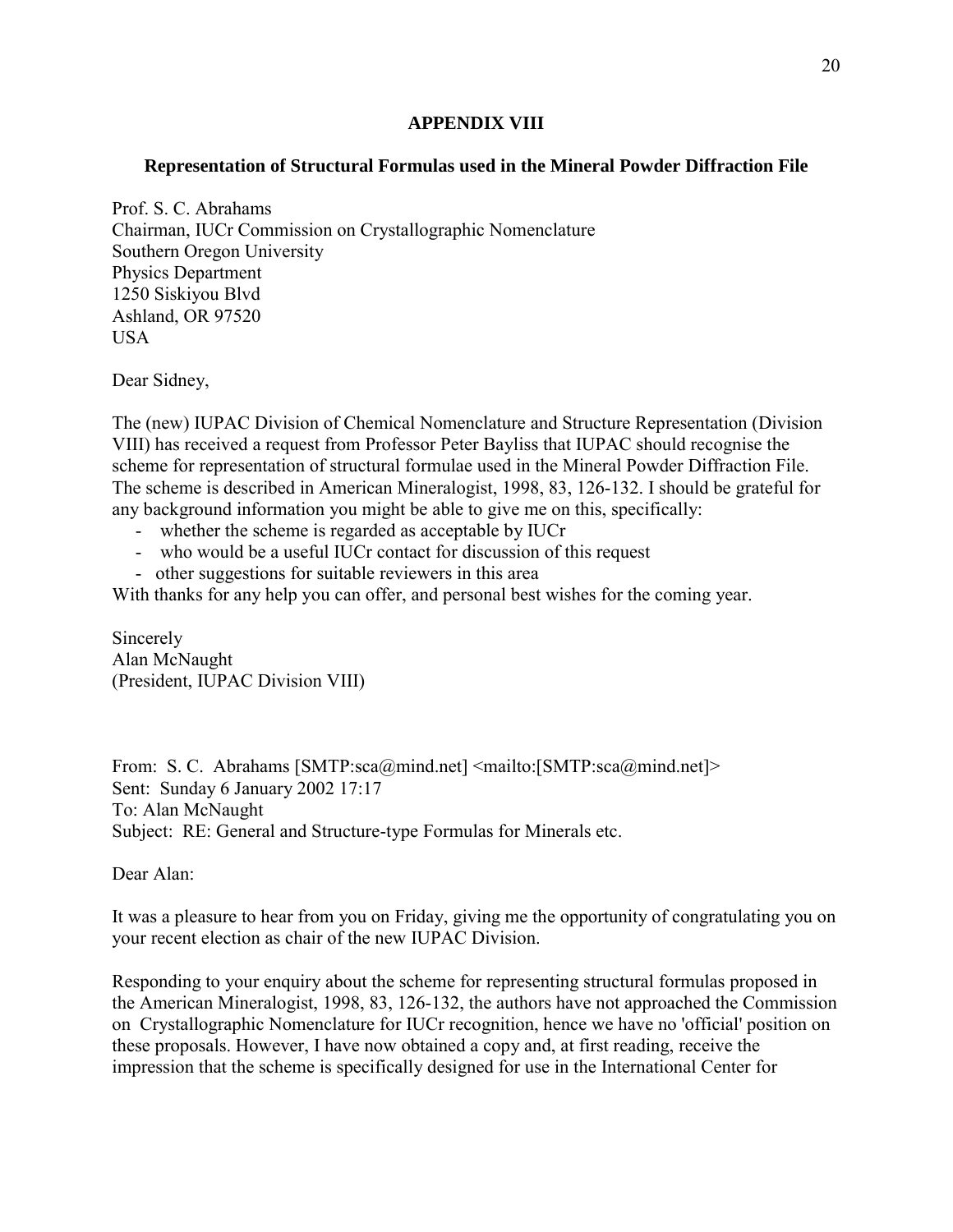Diffraction Data (ICDD) Powder Diffraction File. This is the primary source of such data for all users.

Initially, the appropriate IUCr contact for an impression of the value/importance of the proposals is probably the Commission for Powder Diffraction, with Prof. Paolo Scardi as chair. He may be contacted at: [Paolo.Scardi@ing.unitn.it](mailto:Paolo.Scardi@ing.unitn.it) mailto:Paolo.Scardi@ing.unitn.it

Other suggestions for suitable reviewers in this area are:

 Sturges Bailey, U. Wisconsin, at bailey@geology.wisc.edu mailto:bailey@geology.wisc.edu Charles Prewitt, Carnegie Inst. Washington, at prewitt@gl.ciw.edu mailto:prewitt@gl.ciw.edu Simon Redfern, U. Cambridge, at satr@esc.cam.ac.uk mailto:satr@esc.cam.ac.uk

Please do not hesitate to let me know if I can be of further help.

With all best wishes.

Sidney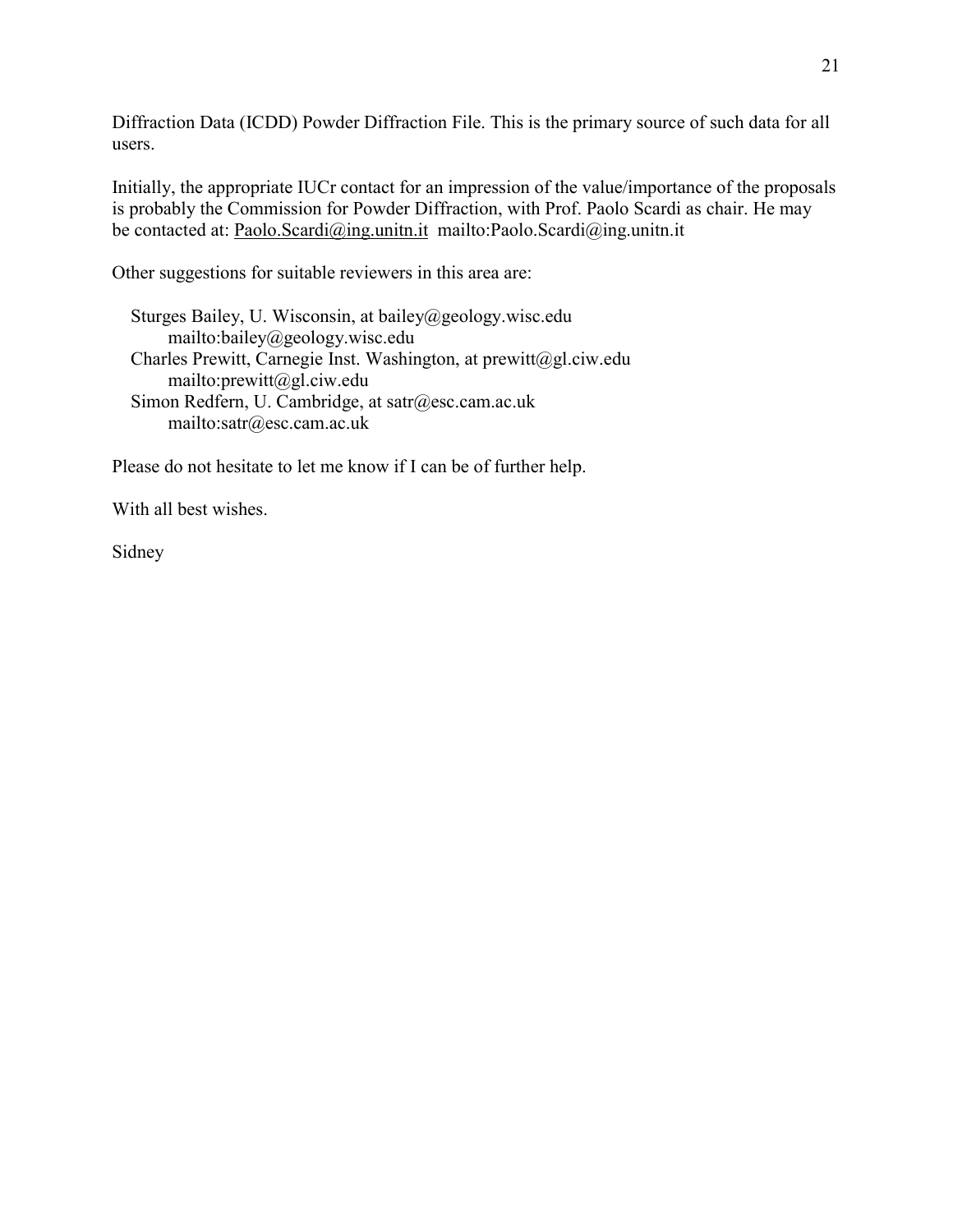# **APPENDIX IX**





# **CAS/IUPAC Conference on Chemical Identifiers and XML for Chemistry PRELIMINARY ANNOUNCEMENT**

### **The Pfahl Executive Education and Conference Center and The Blackwell at The Ohio State University, Columbus, Ohio, USA July 1, 2002**

This conference will bring together experts to survey current activities in the research and development of chemical substance representations and identifiers, including both nomenclature and computer-based structural descriptions, and of chemical markup language.

The conference is designed for researchers and developers working in the areas of chemical identifiers and chemical markup language and chemical information specialists, database producers, and others who have an interest in or utilize chemical substance information.

Speakers for the conference include:

- Jonathan Brecher (CambridgeSoft Corporation): From chemical name to structure: finding a noodle in the haystack
- Alexander Lawson (MDL Information Systems GmbH): Nomenclature practice and post-Postman factors
- Peter Murray-Rust (Department of Pharmaceutical Sciences, University of Nottingham): The chemical semantic web: a common infrastructure for chemistry
- Henry S. Rzepa (Department of Chemistry, Imperial College of Science): The vision of a chemical semantic web
- Stephen E. Stein (Physical and Chemical Properties Division, NIST): The IUPAC Chemical Identifier
- Matthew J. Toussant (CAS): CAS chemical identifier systems
- Antony J. Williams (Advanced Chemistry Development): Unifying chemical nomenclature standards

The roundabout of names and structures

ñ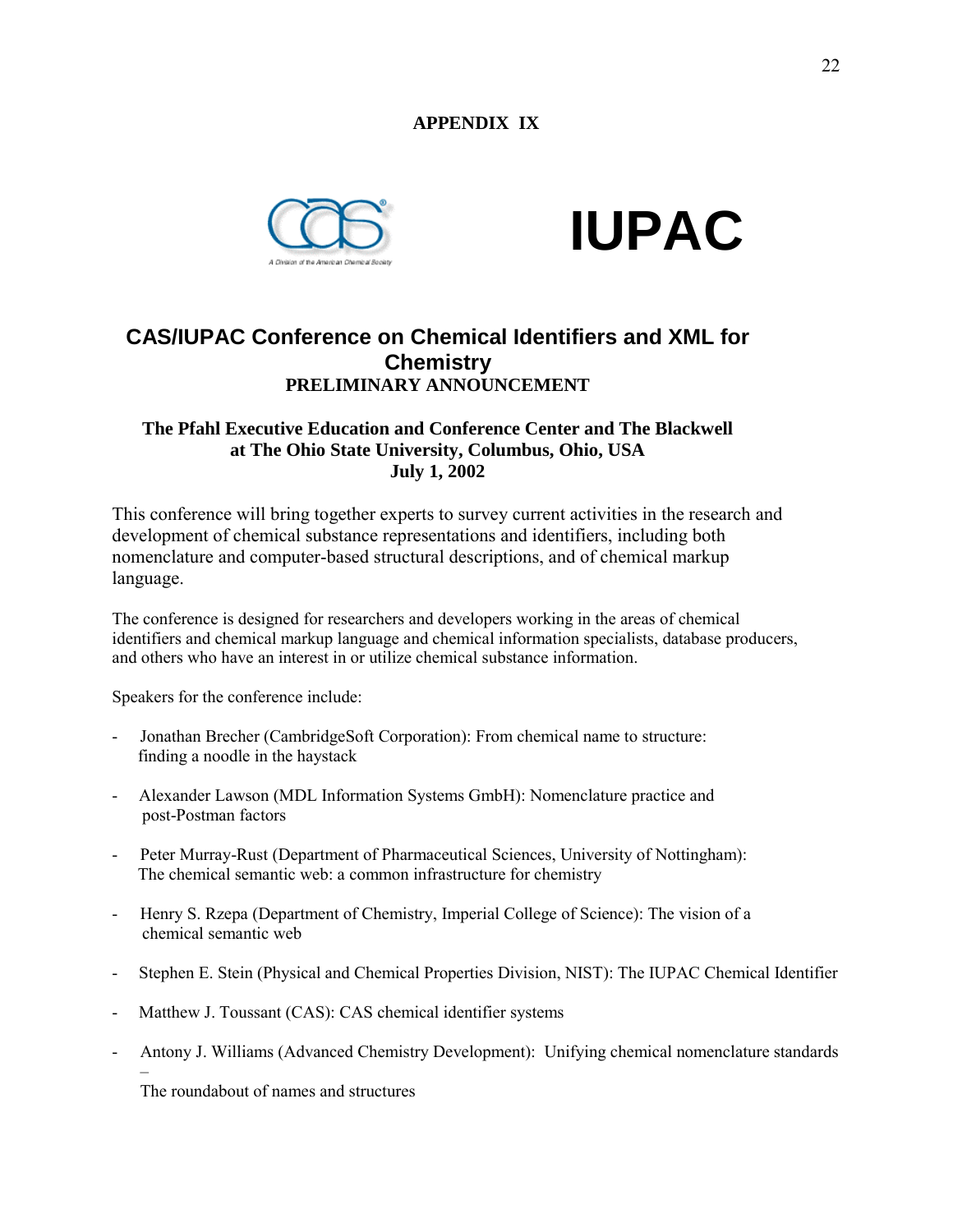- Janusz L. Wisniewski (MDL Information Systems GmbH): Computer-based naming service for very large chemical databases: from AutoNom in the Beilstein File to AutoNom in the ISIS system

The conference is being organized by David W. Weisgerber, CAS (retired).

The conference will begin with a welcoming reception on the Sunday evening preceding the meeting. The one-day conference will be held in the Pfahl Executive Conference Center on The Ohio State University campus and conclude with a banquet on Monday evening. An optional visit to Chemical Abstracts Service will be offered to the attendees on Tuesday morning, July 2, 2002. Hotel accommodations will be provided by The Blackwell, a new upscale hotel located adjacent to the Pfahl Executive Conference Center. Information will be posted on the CAS and IUPAC websites.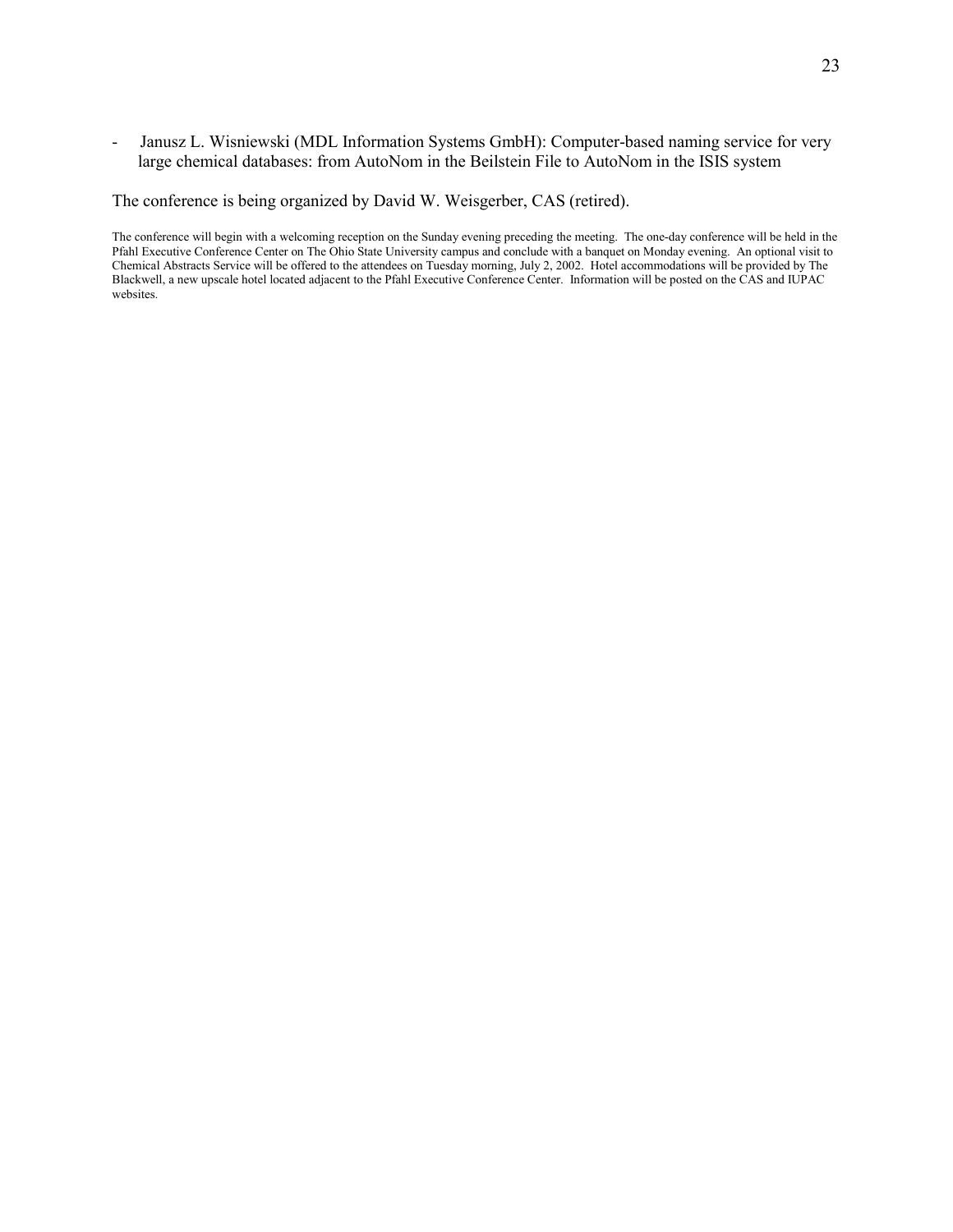### **APPENDIX X**

### **Review of Documents: The Role of Divisions and of IDCNS**

Many IUPAC projects (perhaps most of them) result in a publishable document  $-$  a Technical Report or a Recommendation. To maintain IUPAC's credibility, it is important that each document be technically correct and that it be as consistent as possible with previous pronouncements by the Union. The cognizant Division(s) [or occasionally Standing Committee] has the primary responsibility for the content, but the Interdivisional Committee on Nomenclature and Symbols [IDCNS] has long played a key role in providing quality assurance on an IUPAC-wide basis. Indeed, the Bureau has largely delegated to IDCNS its statutory authority to approve "recommendations for international agreement in nomenclature, symbols, terminology and conventions." This system has generally worked very well, but there are some continuing problem areas in the operation and timeframe for IDCNS review. Moreover, with the elimination of Commissions as an intermediate level of review, there is a need to assure that future documents are adequately reviewed before approval by the Division. Specifically, the following concerns should be addressed:

- 1. There is no consistent policy or procedure for review and approval of documents within Divisions. The Division President's approval is based on whatever criteria he believes are appropriate. His signature is accepted by IDCNS as attesting to the technical quality of the document.
- 2. *Technical Reports* are currently reviewed only by the Officers of IDCNS, and the review is largely for consistency with previous work, particularly with respect to chemical nomenclature and presentation of symbols and units. The Officers are sometimes overloaded with documents, and completion of the review can be seriously delayed.
- 3. *Recommendations* are reviewed by the Officers, as above, but are also reviewed by a number of Division representatives to IDCNS. In addition, Provisional Recommendations are subject to a statutory five-month public comment period. This process is extremely valuable, but it often causes significant delays in final approval and publication.
- 4. Most of the documents reviewed deal with *terminology*, not *nomenclature* [which is used by IUPAC to refer to the naming of chemical substances]; yet the name of IDCNS does not reflect this broader responsibility.

After discussions with a number of people, including Officers and former Officers of IDCNS, I have prepared these guidelines for the review and approval process and for a restructuring and renaming of IDCNS. The Bureau has endorsed the guidelines in general, but details can certainly be changed if necessary.

Point (4) above can be handled most easily:

 Following formal approval by the Executive Committee, our central review group will be called the *Interdivisional Committee on Terminology, Nomenclature and Symbols*, with the abbreviation *ICTNS*. The abbreviation is very close to the present IDCNS, but has the desirable feature of using *I*, not *ID*, to represent the single word *Interdivisional*.

The problem in Point (2) will be addressed as follows: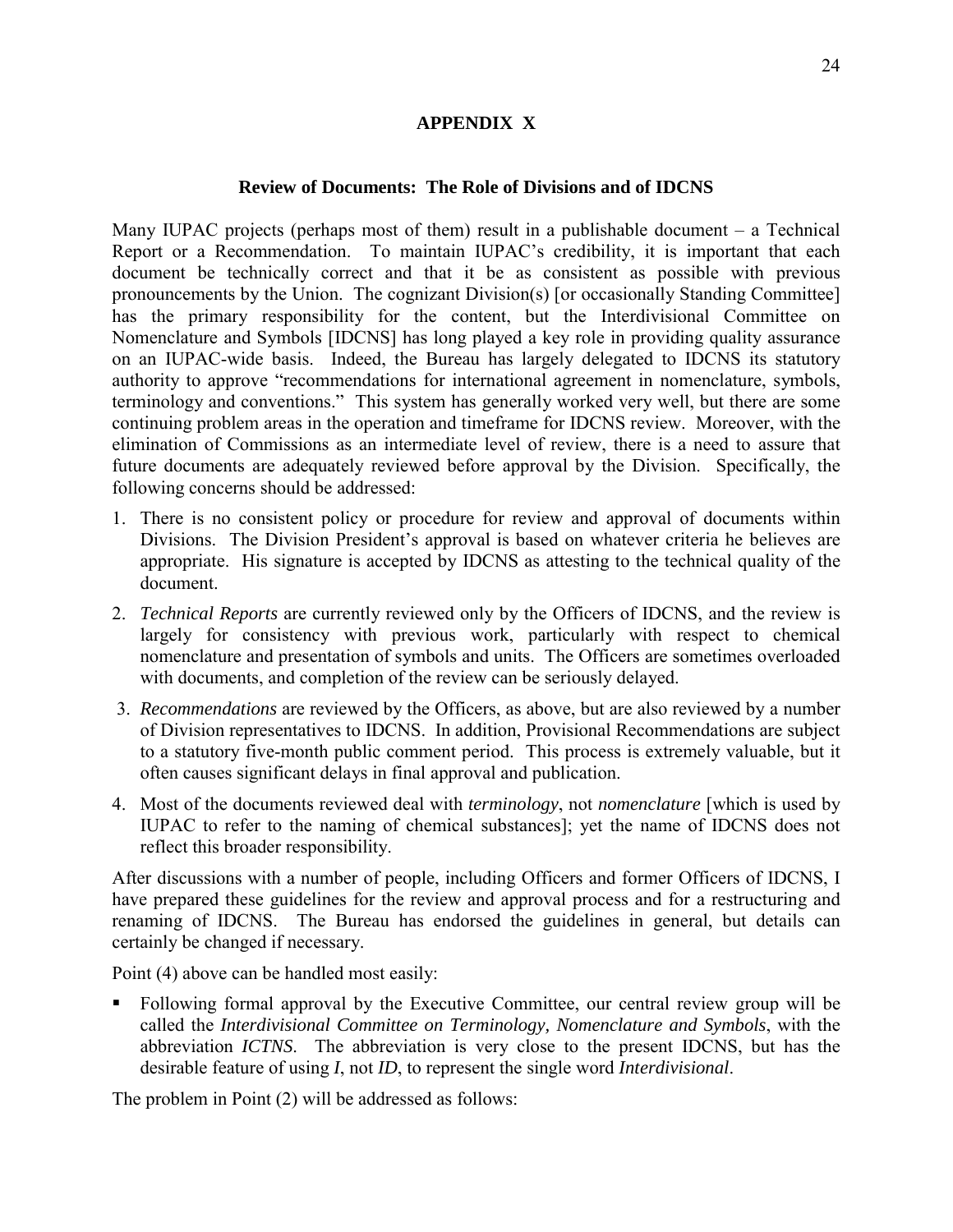- The central "core" membership of ICTNS will consist of a Chairman, Secretary and at least two additional Titular Members who are able and willing to review Technical Reports. Tom Cvitas, who is expert in physicochemical symbols and units, will remain as Chairman. Bernardo Herold, an expert in chemical nomenclature, will become Secretary in place of Val Metanomski, who has asked to be relieved of the secretarial responsibilities. However, Val will continue to use his nomenclature expertise in the review of documents. Jack Lorimer, also expert in symbols, units, etc., will become a "core" TM and will be available for review of documents. One or more additional TMs may be added.
- I believe this augmentation of the core capability will help in obtaining timely and high quality reviews. However, I have been assured of further backup if needed from the new Chemical Nomenclature Division and from the re-established Commission on Physicochemical Symbols, Terminology and Units, which has IUPAC-wide responsibilities.
- To reduce further the workload on ICTNS, we plan to have the Secretariat handle such functions as non-technical editing, which have imposed unnecessary burdens on the Committee's Officers.

In order to address the potential problems raised in Point (1), we must require that each Division establish adequate review procedures, which must be better integrated with ICTNS, as follows:

- Since documents vary greatly in their purpose, type, length, etc., I think we should not be overly prescriptive regarding the nature of the Division review. [For Recommendations there are specific requirements about outside consultation, which will remain in effect.] In many instances the task group chairman will have conducted an extensive review by seeking and acting on comments on draft documents; in other cases, a document may be largely the product of one or two individuals who have had little outside interaction. The Division President, Division project coordinator and/or other members of the Division Committee should know enough about the project to be able to judge what additional refereeing is necessary.
- I do not want to add an additional layer of technical review beyond the Division, since it would require more effort and time. However, I think it is important that ICTNS be sure that such review has been carried out well, and this can probably best be done through the Division representative to ICTNS. As in the past, each Division will nominate one Titular Member to ICTNS. This individual should be familiar with the Division's program and must be delegated the authority within the Division to coordinate review of all documents. He/she is not expected to be expert in all fields or necessarily to carry out a personal review, but rather to ensure and certify to ICTNS that the review has been adequate. In the past, the Division representative to IDCNS has been selected on the basis of his interest in nomenclature, symbols, etc. and ability to contribute to reviews of Recommendations. Those qualifications are still desirable but probably less important with the increased core capability of ICTNS. What we are asking now is that the Division representative have the stature within the Division to see that reviews of documents are carried out carefully and promptly. Ideally, this representative will be also a Titular Member of the Division Committee. I realize that in some instances it may not be feasible to identify a Division Committee TM who also has the ability, interest and willingness to take on the task of review coordinator. If that is the case, please be sure that the Division representative has adequate "clout" to get the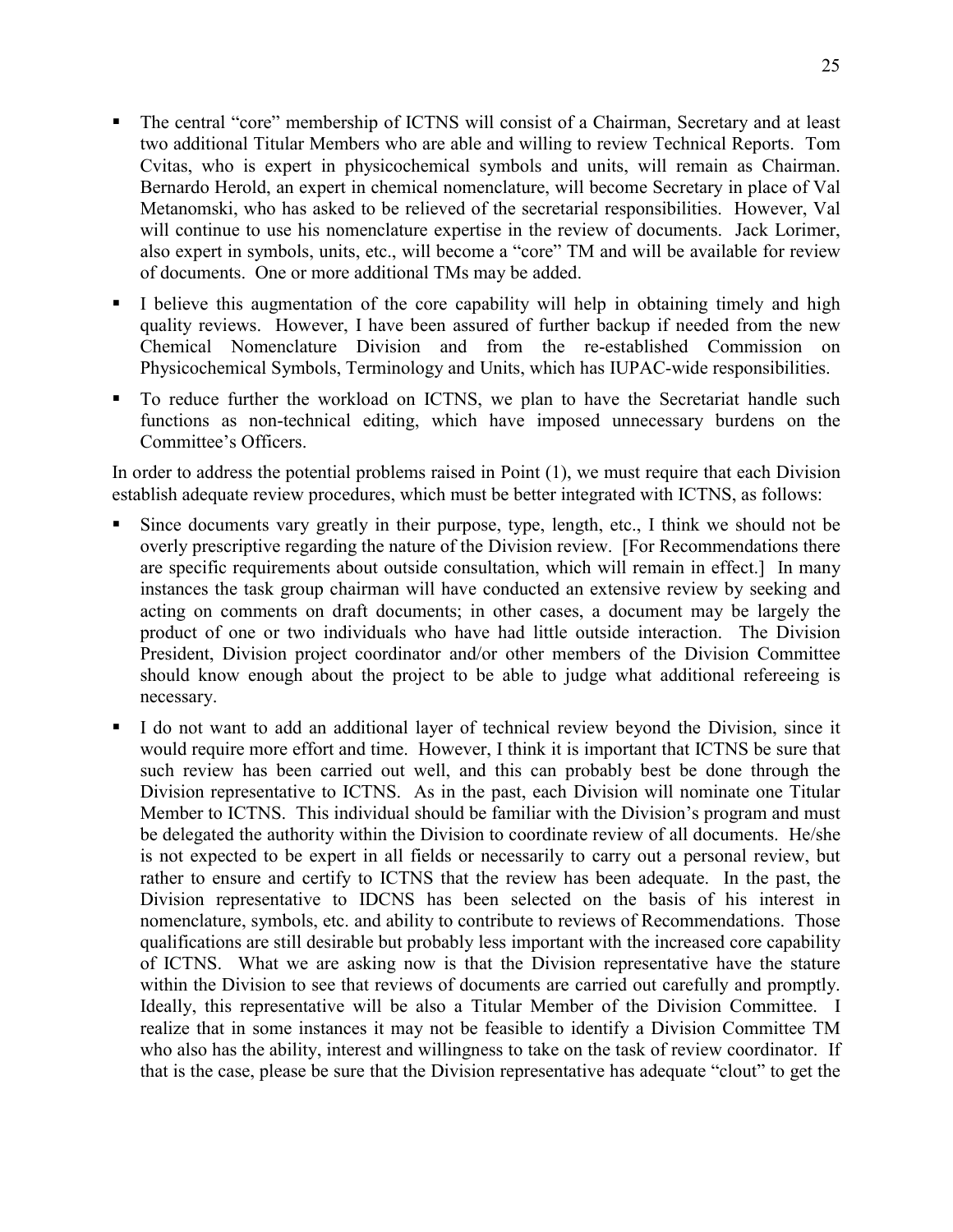job done and that he/she has an opportunity to meet occasionally with the Division Committee and become a part of the Division management.

- There will no longer be a set of Associate Members on ICTNS nominated by each Division. However, there is provision for a small number of AMs, to be selected individually, primarily to bring in additional expertise and to help ensure continuity of expertise as the membership of the Committee changes. Suggestions for individual AMs are welcomed. Such suggestions should be sent to the Officers of ICTNS or submitted through the Secretariat and will be considered by the President.
- ICTNS will meet at the General Assembly, as do all Standing Committees. However, with increased use of e-mail, the routine "even year" meeting held in the past is not felt to be essential. Funds previously allocated to that meeting will be used to expand the Titular Membership, as described above; to permit some AMs to participate in the meeting at the GA; and to allow smaller meetings of Officers or specific groups as required.

In order to address Point (3) above, new procedures for handling Recommendations have been developed by IDCNS for implementation in 2002. Some aspects need modification in order to comply with the requirements of Bylaw 2.11, which requires a five-month public comment period. However, we believe that some actions can be handled concurrently in order to accelerate the process while remaining in compliance with the Bylaw. That will be the subject of a separate communication.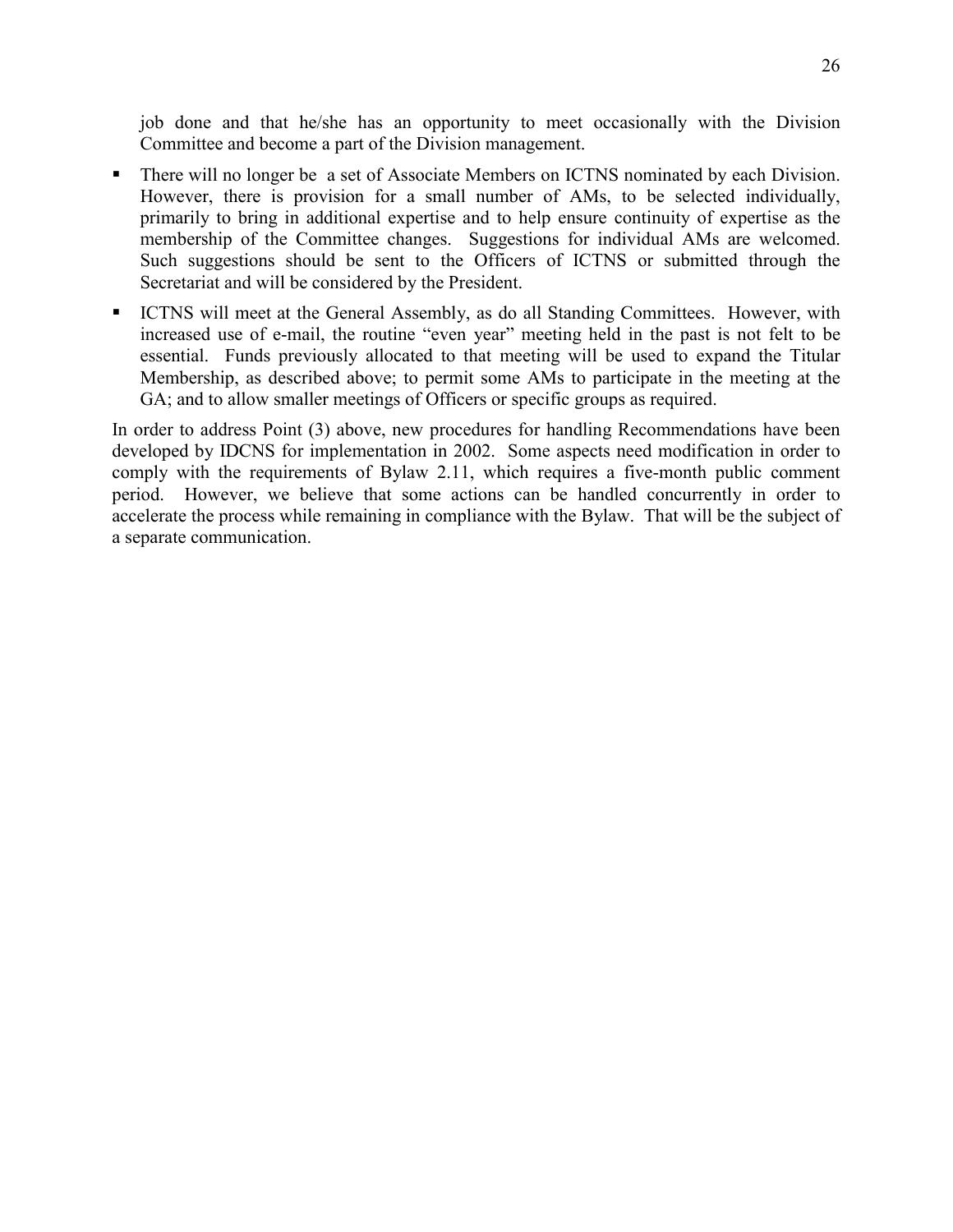# **APPENDIX XI**

# **Nomenclature World Wide Web Database – Statistics**

Statistics based on log of IP addresses used each day. Total usage to date 1080000. Data on 163 countries recorded so far and summary data for 1996-2000 at www.chem.qmul.ac.uk/iupac/usage/ For full details of each document see www.chem.qmul.ac.uk/iupac/ or www.chem.qmul.ac.uk/iubmb/

# Average use **per week**

| Year                                | 1996 | 1997                     | 1998                     | 1999                     | 2000 | 2001 | max   |
|-------------------------------------|------|--------------------------|--------------------------|--------------------------|------|------|-------|
| Total usage                         | 296  | 650                      | 1476                     | 2786                     | 5515 | 9813 | 14493 |
| <b>Search Facility</b>              |      |                          |                          | 204                      | 1663 | 4169 | 6897  |
| Bibliographic Data                  |      | 61                       | 142                      | 235                      | 325  | 470  | 641   |
| Map of Usage                        |      | $\overline{7}$           | 8                        | 29                       | 37   | 58   | 103   |
| <b>IUBMB Nomenclature</b>           |      |                          |                          |                          |      |      |       |
| Enzymes                             | 16   | 54                       | 124                      | 320                      | 1086 | 2088 | 3212  |
| EC <sub>1</sub>                     |      |                          |                          | 35                       | 241  | 487  | 855   |
| EC <sub>2</sub>                     |      |                          |                          |                          | 180  | 438  | 737   |
| EC <sub>3</sub>                     |      |                          |                          | $\blacksquare$           | 165  | 427  | 878   |
| $EC$ 3.4 (50 file)                  |      |                          |                          | 200                      | 285  | 281  | 259   |
| EC 3.4 (single)                     |      | $\overline{\phantom{a}}$ | -                        | -                        | -    | 134  | 324   |
| $EC$ 3.4 (total)                    |      |                          |                          |                          |      | 336  | 505   |
| EC <sub>4</sub>                     |      |                          |                          |                          | 90   | 223  | 437   |
| EC <sub>5</sub>                     |      |                          |                          |                          | 64   | 164  | 358   |
| EC <sub>6</sub>                     |      |                          |                          |                          | 46   | 138  | 300   |
| reaction                            |      | -                        |                          |                          | 48   | 119  | 221   |
| newenz                              |      |                          |                          |                          | 53   | 60   | 102   |
| Enzyme Supplement 5                 |      |                          | 42                       | 66                       | 79   | 53   | 75    |
| <b>Enzyme Kinetics</b>              |      |                          | 16                       | 61                       | 152  | 249  | 434   |
| <b>Biochemical Thermodynamics</b>   |      |                          | 22                       | 40                       | 66   | 107  | 216   |
| <b>Electron Transport Proteins</b>  |      |                          | $\overline{\phantom{a}}$ | $\blacksquare$           | 58   | 107  | 188   |
| Isoenzymes                          |      |                          | 14                       | 28                       | 68   | 106  | 231   |
| Incomplete Nuc. Acid Sequence -     |      | 9                        | 20                       | 31                       | 50   | 75   | 103   |
| $m$ yo-inositol                     |      |                          | 11                       | 23                       | 43   | 74   | 111   |
| <b>Branched Chain Nucleic Acids</b> |      | 3                        | 6                        | 10                       | 40   | 63   | 159   |
| Peptide Hormones                    |      | $\blacksquare$           |                          | $\overline{\phantom{a}}$ | 32   | 51   | 79    |
| Multienzymes                        |      |                          | 10                       | 13                       | 18   | 25   | 39    |
| <b>Translation Factors</b>          |      | $\overline{a}$           | $\overline{a}$           |                          | 11   | 18   | 34    |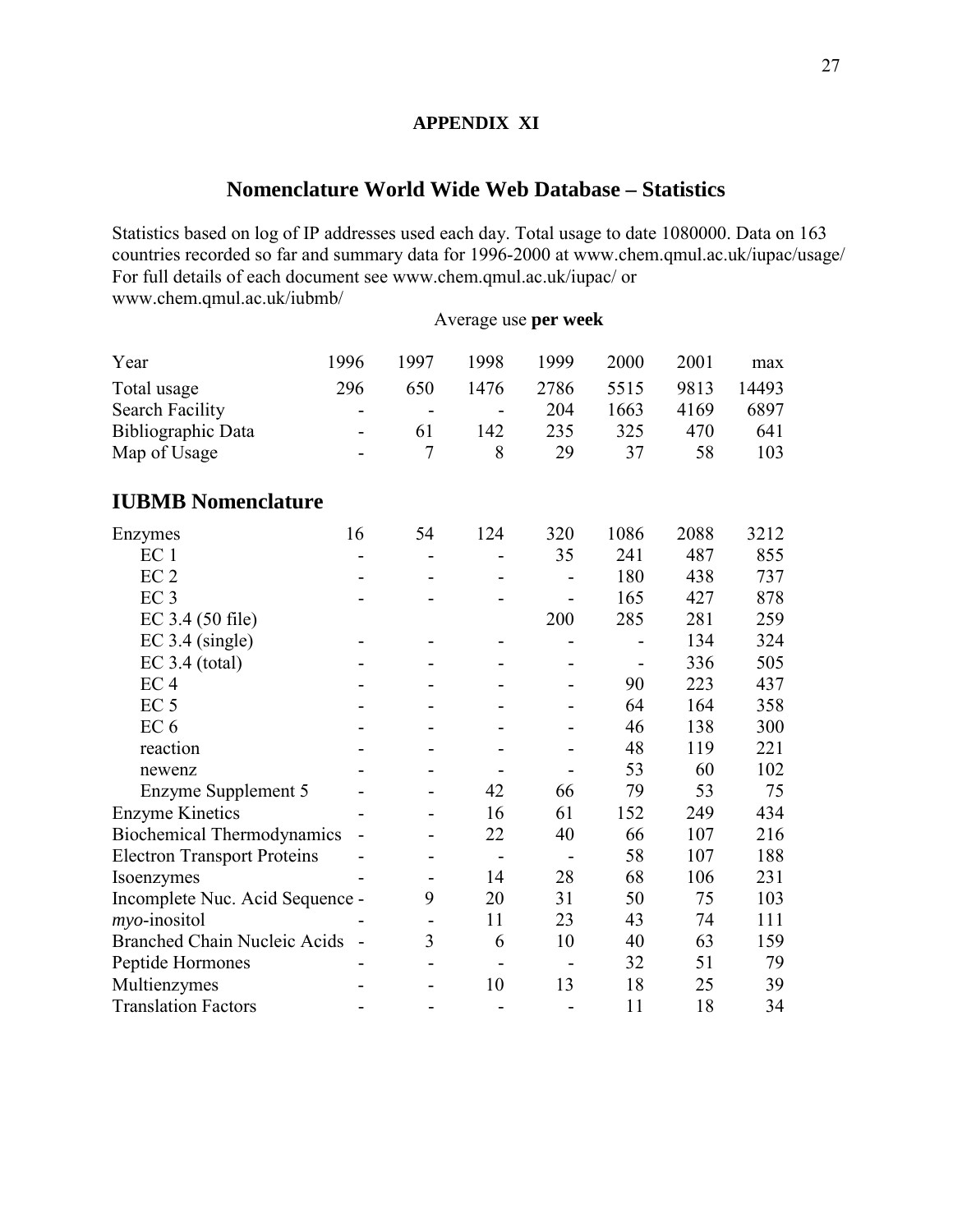| <b>Both Committees</b><br>18<br>38<br>65<br>123<br>268<br>423<br>592<br>Committees' Homepage<br>59<br>630<br>Newsletter<br>25<br>145<br>304<br>$\overline{\phantom{a}}$<br><b>IUPAC/IUBMB Nomenclature</b><br>72<br>237<br>835<br>46<br>144<br>453<br>1160<br>Carbohydrates<br>87<br>396<br>Steroids<br>12<br>21<br>93<br>811<br>1245<br>31<br>62<br>135<br>Amino Acids & Peptides<br>186<br>359<br>670<br>1076<br>60<br>Folic acid<br>58<br>210<br>213<br>Vitamin B-6<br>95<br>155<br>34<br>245<br>$\overline{\phantom{a}}$<br>Vitamin B-12<br>49<br>69<br>146<br>260<br>77<br>Nucleic Acid Abbreviations<br>45<br>136<br>226<br>$\overline{\phantom{a}}$<br>20<br>32<br>71<br>134<br>234<br>Glycoproteins<br>$\overline{\phantom{a}}$<br>29<br>220<br>70<br>132<br>Lipids<br>-<br>124<br>226<br>Tetrapyrroles<br>$\overline{\phantom{a}}$<br>$\overline{\phantom{a}}$<br>$\overline{\phantom{a}}$<br>$\blacksquare$<br>51<br>72<br>Cyclitols<br>21<br>113<br>160<br>Polypeptide Conformation<br>8<br>14<br>61<br>229<br>34<br>111<br><b>Biochemical Phosphorus</b><br>62<br>103<br>254<br>$\qquad \qquad \blacksquare$<br>Glycolipids<br>15<br>65<br>91<br>35<br>156<br>$\blacksquare$<br>46<br>84<br>160<br>Carotenoids<br>$\overline{\phantom{a}}$<br>-<br>$\overline{\phantom{a}}$<br>$\overline{\phantom{a}}$<br>8<br>Polysaccharide Conformation<br>14<br>26<br>49<br>82<br>151<br>80<br>Tocopherol<br>21<br>33<br>48<br>123<br>71<br>118<br>Lignans and Neolignans<br>-<br>Retinoids<br>35<br>104<br>71<br>$\overline{\phantom{a}}$<br>$\overline{\phantom{0}}$<br>Vitamin D<br>47<br>69<br>112<br>-<br>-<br>7<br>15<br>68<br>Polynucleotide Conformation<br>27<br>44<br>97 |
|-------------------------------------------------------------------------------------------------------------------------------------------------------------------------------------------------------------------------------------------------------------------------------------------------------------------------------------------------------------------------------------------------------------------------------------------------------------------------------------------------------------------------------------------------------------------------------------------------------------------------------------------------------------------------------------------------------------------------------------------------------------------------------------------------------------------------------------------------------------------------------------------------------------------------------------------------------------------------------------------------------------------------------------------------------------------------------------------------------------------------------------------------------------------------------------------------------------------------------------------------------------------------------------------------------------------------------------------------------------------------------------------------------------------------------------------------------------------------------------------------------------------------------------------------------------------------------------------------------------------------------------------------------------------------------------|
|                                                                                                                                                                                                                                                                                                                                                                                                                                                                                                                                                                                                                                                                                                                                                                                                                                                                                                                                                                                                                                                                                                                                                                                                                                                                                                                                                                                                                                                                                                                                                                                                                                                                                     |
|                                                                                                                                                                                                                                                                                                                                                                                                                                                                                                                                                                                                                                                                                                                                                                                                                                                                                                                                                                                                                                                                                                                                                                                                                                                                                                                                                                                                                                                                                                                                                                                                                                                                                     |
|                                                                                                                                                                                                                                                                                                                                                                                                                                                                                                                                                                                                                                                                                                                                                                                                                                                                                                                                                                                                                                                                                                                                                                                                                                                                                                                                                                                                                                                                                                                                                                                                                                                                                     |
|                                                                                                                                                                                                                                                                                                                                                                                                                                                                                                                                                                                                                                                                                                                                                                                                                                                                                                                                                                                                                                                                                                                                                                                                                                                                                                                                                                                                                                                                                                                                                                                                                                                                                     |
|                                                                                                                                                                                                                                                                                                                                                                                                                                                                                                                                                                                                                                                                                                                                                                                                                                                                                                                                                                                                                                                                                                                                                                                                                                                                                                                                                                                                                                                                                                                                                                                                                                                                                     |
|                                                                                                                                                                                                                                                                                                                                                                                                                                                                                                                                                                                                                                                                                                                                                                                                                                                                                                                                                                                                                                                                                                                                                                                                                                                                                                                                                                                                                                                                                                                                                                                                                                                                                     |
|                                                                                                                                                                                                                                                                                                                                                                                                                                                                                                                                                                                                                                                                                                                                                                                                                                                                                                                                                                                                                                                                                                                                                                                                                                                                                                                                                                                                                                                                                                                                                                                                                                                                                     |
|                                                                                                                                                                                                                                                                                                                                                                                                                                                                                                                                                                                                                                                                                                                                                                                                                                                                                                                                                                                                                                                                                                                                                                                                                                                                                                                                                                                                                                                                                                                                                                                                                                                                                     |
|                                                                                                                                                                                                                                                                                                                                                                                                                                                                                                                                                                                                                                                                                                                                                                                                                                                                                                                                                                                                                                                                                                                                                                                                                                                                                                                                                                                                                                                                                                                                                                                                                                                                                     |
|                                                                                                                                                                                                                                                                                                                                                                                                                                                                                                                                                                                                                                                                                                                                                                                                                                                                                                                                                                                                                                                                                                                                                                                                                                                                                                                                                                                                                                                                                                                                                                                                                                                                                     |
|                                                                                                                                                                                                                                                                                                                                                                                                                                                                                                                                                                                                                                                                                                                                                                                                                                                                                                                                                                                                                                                                                                                                                                                                                                                                                                                                                                                                                                                                                                                                                                                                                                                                                     |
|                                                                                                                                                                                                                                                                                                                                                                                                                                                                                                                                                                                                                                                                                                                                                                                                                                                                                                                                                                                                                                                                                                                                                                                                                                                                                                                                                                                                                                                                                                                                                                                                                                                                                     |
|                                                                                                                                                                                                                                                                                                                                                                                                                                                                                                                                                                                                                                                                                                                                                                                                                                                                                                                                                                                                                                                                                                                                                                                                                                                                                                                                                                                                                                                                                                                                                                                                                                                                                     |
|                                                                                                                                                                                                                                                                                                                                                                                                                                                                                                                                                                                                                                                                                                                                                                                                                                                                                                                                                                                                                                                                                                                                                                                                                                                                                                                                                                                                                                                                                                                                                                                                                                                                                     |
|                                                                                                                                                                                                                                                                                                                                                                                                                                                                                                                                                                                                                                                                                                                                                                                                                                                                                                                                                                                                                                                                                                                                                                                                                                                                                                                                                                                                                                                                                                                                                                                                                                                                                     |
|                                                                                                                                                                                                                                                                                                                                                                                                                                                                                                                                                                                                                                                                                                                                                                                                                                                                                                                                                                                                                                                                                                                                                                                                                                                                                                                                                                                                                                                                                                                                                                                                                                                                                     |
|                                                                                                                                                                                                                                                                                                                                                                                                                                                                                                                                                                                                                                                                                                                                                                                                                                                                                                                                                                                                                                                                                                                                                                                                                                                                                                                                                                                                                                                                                                                                                                                                                                                                                     |
|                                                                                                                                                                                                                                                                                                                                                                                                                                                                                                                                                                                                                                                                                                                                                                                                                                                                                                                                                                                                                                                                                                                                                                                                                                                                                                                                                                                                                                                                                                                                                                                                                                                                                     |
|                                                                                                                                                                                                                                                                                                                                                                                                                                                                                                                                                                                                                                                                                                                                                                                                                                                                                                                                                                                                                                                                                                                                                                                                                                                                                                                                                                                                                                                                                                                                                                                                                                                                                     |
|                                                                                                                                                                                                                                                                                                                                                                                                                                                                                                                                                                                                                                                                                                                                                                                                                                                                                                                                                                                                                                                                                                                                                                                                                                                                                                                                                                                                                                                                                                                                                                                                                                                                                     |
|                                                                                                                                                                                                                                                                                                                                                                                                                                                                                                                                                                                                                                                                                                                                                                                                                                                                                                                                                                                                                                                                                                                                                                                                                                                                                                                                                                                                                                                                                                                                                                                                                                                                                     |
|                                                                                                                                                                                                                                                                                                                                                                                                                                                                                                                                                                                                                                                                                                                                                                                                                                                                                                                                                                                                                                                                                                                                                                                                                                                                                                                                                                                                                                                                                                                                                                                                                                                                                     |
|                                                                                                                                                                                                                                                                                                                                                                                                                                                                                                                                                                                                                                                                                                                                                                                                                                                                                                                                                                                                                                                                                                                                                                                                                                                                                                                                                                                                                                                                                                                                                                                                                                                                                     |
|                                                                                                                                                                                                                                                                                                                                                                                                                                                                                                                                                                                                                                                                                                                                                                                                                                                                                                                                                                                                                                                                                                                                                                                                                                                                                                                                                                                                                                                                                                                                                                                                                                                                                     |
|                                                                                                                                                                                                                                                                                                                                                                                                                                                                                                                                                                                                                                                                                                                                                                                                                                                                                                                                                                                                                                                                                                                                                                                                                                                                                                                                                                                                                                                                                                                                                                                                                                                                                     |
| <b>Polymerised Peptides</b><br>34<br>56<br>104<br>$\overline{a}$<br>-                                                                                                                                                                                                                                                                                                                                                                                                                                                                                                                                                                                                                                                                                                                                                                                                                                                                                                                                                                                                                                                                                                                                                                                                                                                                                                                                                                                                                                                                                                                                                                                                               |
| 55<br>Prenols<br>19<br>33<br>98<br>-                                                                                                                                                                                                                                                                                                                                                                                                                                                                                                                                                                                                                                                                                                                                                                                                                                                                                                                                                                                                                                                                                                                                                                                                                                                                                                                                                                                                                                                                                                                                                                                                                                                |
| 47<br>82<br>Quinones with Isoprenoid Chain-                                                                                                                                                                                                                                                                                                                                                                                                                                                                                                                                                                                                                                                                                                                                                                                                                                                                                                                                                                                                                                                                                                                                                                                                                                                                                                                                                                                                                                                                                                                                                                                                                                         |
| <b>IUPAC Nomenclature</b>                                                                                                                                                                                                                                                                                                                                                                                                                                                                                                                                                                                                                                                                                                                                                                                                                                                                                                                                                                                                                                                                                                                                                                                                                                                                                                                                                                                                                                                                                                                                                                                                                                                           |
| 430<br>693<br>1039<br>1504<br><b>Class Names Glossary</b><br>138<br>157<br>2249                                                                                                                                                                                                                                                                                                                                                                                                                                                                                                                                                                                                                                                                                                                                                                                                                                                                                                                                                                                                                                                                                                                                                                                                                                                                                                                                                                                                                                                                                                                                                                                                     |
| Physical Org Chem Glossary<br>29<br>136<br>343<br>1089<br>1811<br>36<br>751                                                                                                                                                                                                                                                                                                                                                                                                                                                                                                                                                                                                                                                                                                                                                                                                                                                                                                                                                                                                                                                                                                                                                                                                                                                                                                                                                                                                                                                                                                                                                                                                         |
| 23<br>Atomic Weight<br>48<br>95<br>144<br>310<br>651<br>1199                                                                                                                                                                                                                                                                                                                                                                                                                                                                                                                                                                                                                                                                                                                                                                                                                                                                                                                                                                                                                                                                                                                                                                                                                                                                                                                                                                                                                                                                                                                                                                                                                        |
| <b>Stereochemical Glossary</b><br>32<br>85<br>135<br>392<br>231<br>767                                                                                                                                                                                                                                                                                                                                                                                                                                                                                                                                                                                                                                                                                                                                                                                                                                                                                                                                                                                                                                                                                                                                                                                                                                                                                                                                                                                                                                                                                                                                                                                                              |
| <b>Bioinorganic Glossary</b><br>61<br>108<br>201<br>391<br>719                                                                                                                                                                                                                                                                                                                                                                                                                                                                                                                                                                                                                                                                                                                                                                                                                                                                                                                                                                                                                                                                                                                                                                                                                                                                                                                                                                                                                                                                                                                                                                                                                      |
| Section F (Natural Products)<br>14<br>121<br>321<br>478                                                                                                                                                                                                                                                                                                                                                                                                                                                                                                                                                                                                                                                                                                                                                                                                                                                                                                                                                                                                                                                                                                                                                                                                                                                                                                                                                                                                                                                                                                                                                                                                                             |
| <b>Medicinal Chemistry Glossary</b><br>87<br>150<br>316<br>56<br>524                                                                                                                                                                                                                                                                                                                                                                                                                                                                                                                                                                                                                                                                                                                                                                                                                                                                                                                                                                                                                                                                                                                                                                                                                                                                                                                                                                                                                                                                                                                                                                                                                |
| Periodic Table<br>155<br>291<br>522<br>17                                                                                                                                                                                                                                                                                                                                                                                                                                                                                                                                                                                                                                                                                                                                                                                                                                                                                                                                                                                                                                                                                                                                                                                                                                                                                                                                                                                                                                                                                                                                                                                                                                           |
| <b>Fused Ring</b><br>288<br>64<br>73<br>110<br>198                                                                                                                                                                                                                                                                                                                                                                                                                                                                                                                                                                                                                                                                                                                                                                                                                                                                                                                                                                                                                                                                                                                                                                                                                                                                                                                                                                                                                                                                                                                                                                                                                                  |
| Ions and Radicals<br>72<br>150<br>256                                                                                                                                                                                                                                                                                                                                                                                                                                                                                                                                                                                                                                                                                                                                                                                                                                                                                                                                                                                                                                                                                                                                                                                                                                                                                                                                                                                                                                                                                                                                                                                                                                               |
| Gold Book<br>80<br>127<br>185                                                                                                                                                                                                                                                                                                                                                                                                                                                                                                                                                                                                                                                                                                                                                                                                                                                                                                                                                                                                                                                                                                                                                                                                                                                                                                                                                                                                                                                                                                                                                                                                                                                       |